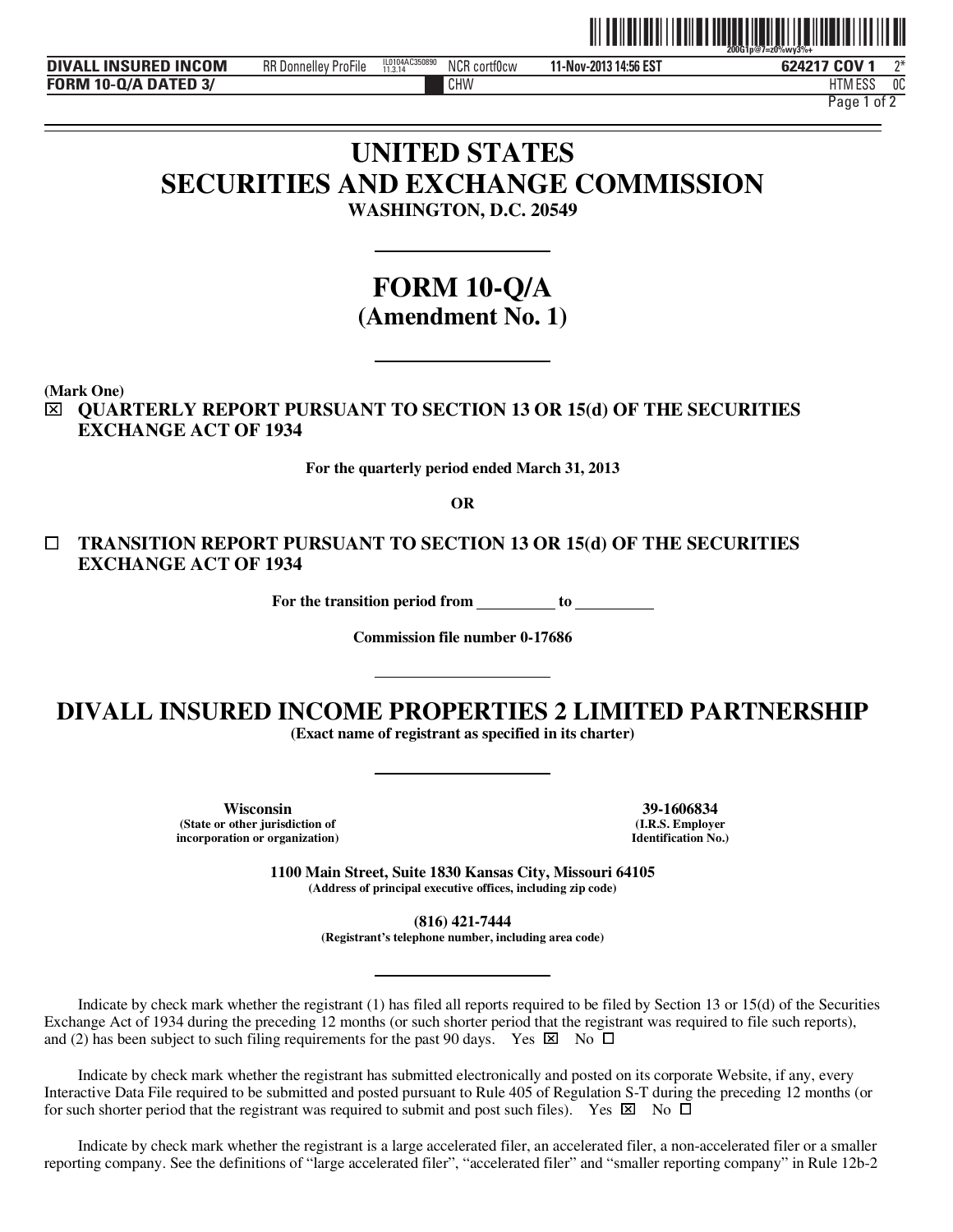|                                                                                                                                                                    |                             |                           |              |                       | 200G1p@7=z0%wy3%+                     | IIII   |
|--------------------------------------------------------------------------------------------------------------------------------------------------------------------|-----------------------------|---------------------------|--------------|-----------------------|---------------------------------------|--------|
| <b>DIVALL INSURED INCOM</b>                                                                                                                                        | <b>RR Donnelley ProFile</b> | IL0104AC350890<br>11.3.14 | NCR cortf0cw | 11-Nov-2013 14:56 EST | 624217 COV 1                          | - 2*   |
| <b>FORM 10-Q/A DATED 3/</b>                                                                                                                                        |                             |                           | CHW          |                       | HTM ESS                               | 0C     |
| of the Exchange Act.                                                                                                                                               |                             |                           |              |                       | Page 2 of 2                           |        |
| Large accelerated filer $\Box$                                                                                                                                     |                             |                           |              |                       | Accelerated filer                     | $\Box$ |
| Non-accelerated filer $\Box$                                                                                                                                       |                             |                           |              |                       | Smaller Reporting Company $\boxtimes$ |        |
| Indicate by check mark whether the registrant is a shell company (as defined in Rule 12b-2 of the Exchange<br>Yes $\Box$<br>$\overline{N}$ $\overline{X}$<br>Act). |                             |                           |              |                       |                                       |        |

 $\overline{a}$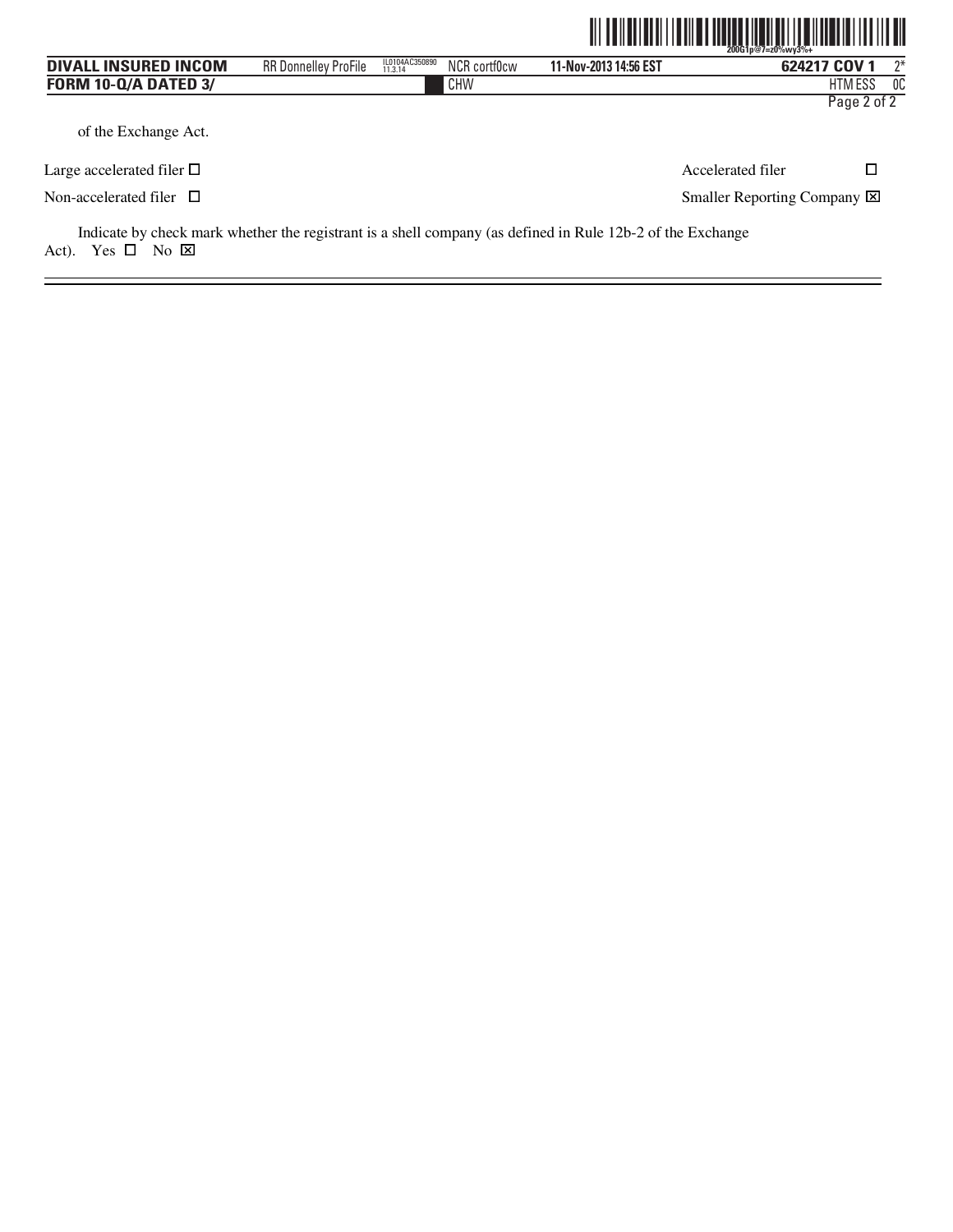

| <b>INCOM</b><br><b>DIVALL INSURED</b> | <b>RR Donnellev</b><br>ProFile | ACXFBU-MWE-XNORICR<br>ACXFBU-MWE-.<br>baner0an<br>11.3.14<br>ושטו | 09-Nov-2013 01:37 EST | 624217 TX          | mж |
|---------------------------------------|--------------------------------|-------------------------------------------------------------------|-----------------------|--------------------|----|
| <b>FORM 10-Q/A</b><br>DATED 3/        |                                | CHW                                                               |                       | TTABFAA<br>11M ESS | 0C |

### EXPLANATORY NOTE

This Quarterly Report on Form 10-Q/A is being filed by DiVall Insured Income Properties 2 Limited Partnership (the "Partnership") to amend the Quarterly Report on Form 10-Q for the quarter ended March 31, 2013 filed by the Registrant with the Securities and Exchange Commission (the "SEC") on May 15, 2013 to amend and restate Part II, Item 6 of the Form 10-Q to correct certain errors in the exhibit list and file an exhibit that was inadvertently omitted.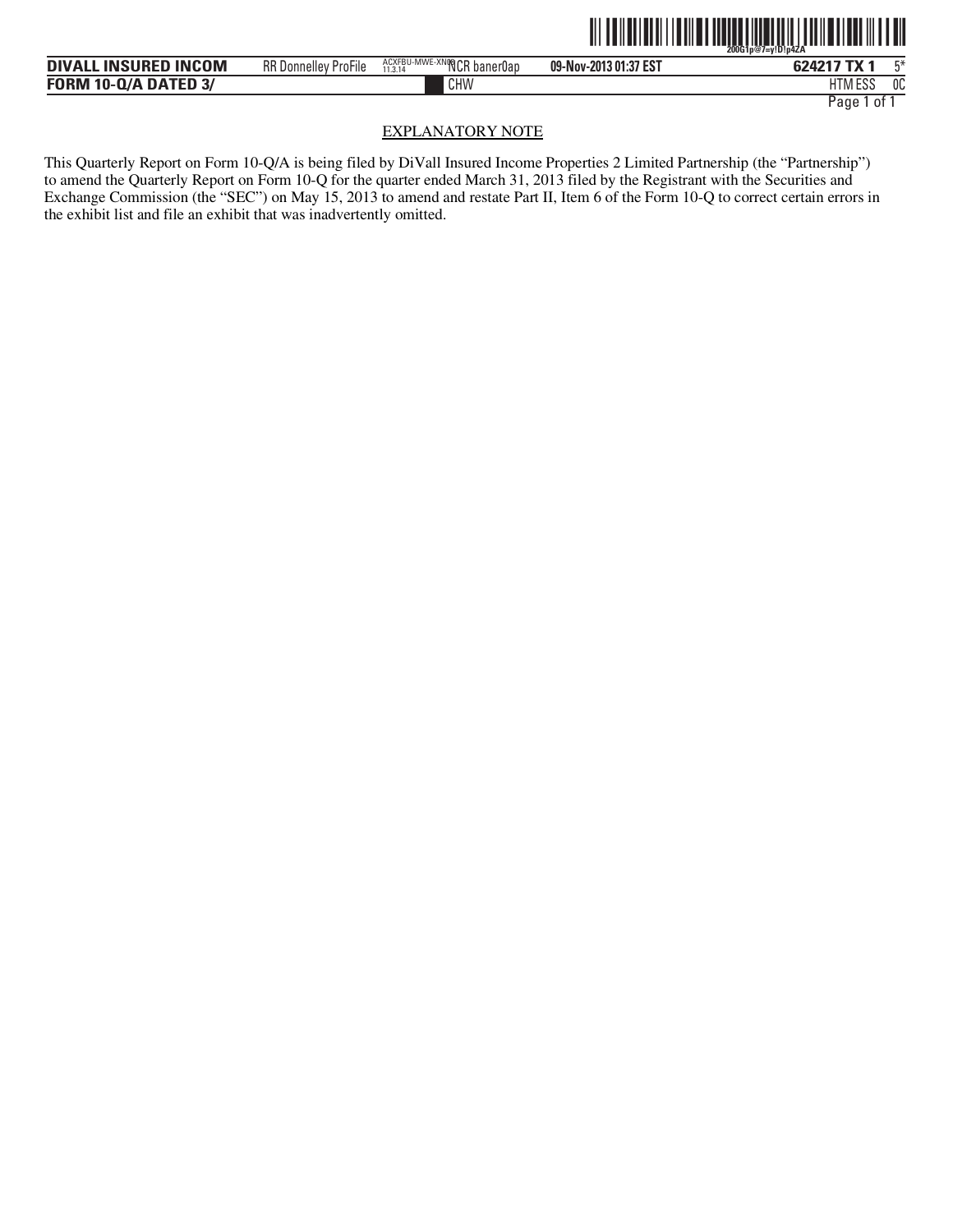# ˆ200G1p@7=yzT!7bZbŠ **200G1p@7=yzT!7bZb**

|                         | $n*$<br><b>CONO17</b><br>$T$ $\mathbf{V}$ | 09-Nov-2013 00:11 EST | NCR pt<br>rend | NCRPRFRS05<br>11.3.14 | <b>RR</b> Donnelley<br>' ProFile | <b>INCOM</b><br><b>INSURED</b><br><b>DIVAI</b> |
|-------------------------|-------------------------------------------|-----------------------|----------------|-----------------------|----------------------------------|------------------------------------------------|
| $F^{\alpha}$<br>HIM ESS | 0C                                        |                       | CHW            |                       |                                  | <b>FORM</b><br>-0/A DATED 3/<br>$10-$          |

Page 1 of 1

### TABLE OF CONTENTS

### DIVALL INSURED INCOME PROPERTIES 2 LIMITED PARTNERSHIP FORM 10-Q FOR THE PERIOD ENDED MARCH 31, 2013

|                                                                                               | Page |
|-----------------------------------------------------------------------------------------------|------|
| <b>PART I. Financial Information</b>                                                          |      |
| <b>Item 1. Financial Statements</b>                                                           | 3    |
| Item 2. Management's Discussion and Analysis of Financial Condition and Results of Operations | 18   |
| Item 3. Quantitative and Qualitative Disclosure About Market Risk                             | 23   |
| Item 4. Controls and Procedures                                                               | 23   |
| <b>PART II. Other Information</b>                                                             |      |
| Item 1. Legal Proceedings                                                                     | 24   |
| Item 1A. Risk Factors                                                                         | 24   |
| Item 2. Unregistered Sale of Equity Securities and Use of Proceeds                            | 24   |
| Item 3. Defaults Upon Senior Securities                                                       | 24   |
| Item 4. Mine Safety Disclosures                                                               | 24   |
| Item 5. Other Information                                                                     | 24   |
| Item 6. Exhibits                                                                              | 24   |
| <b>Signatures</b>                                                                             | 26   |
| 2                                                                                             |      |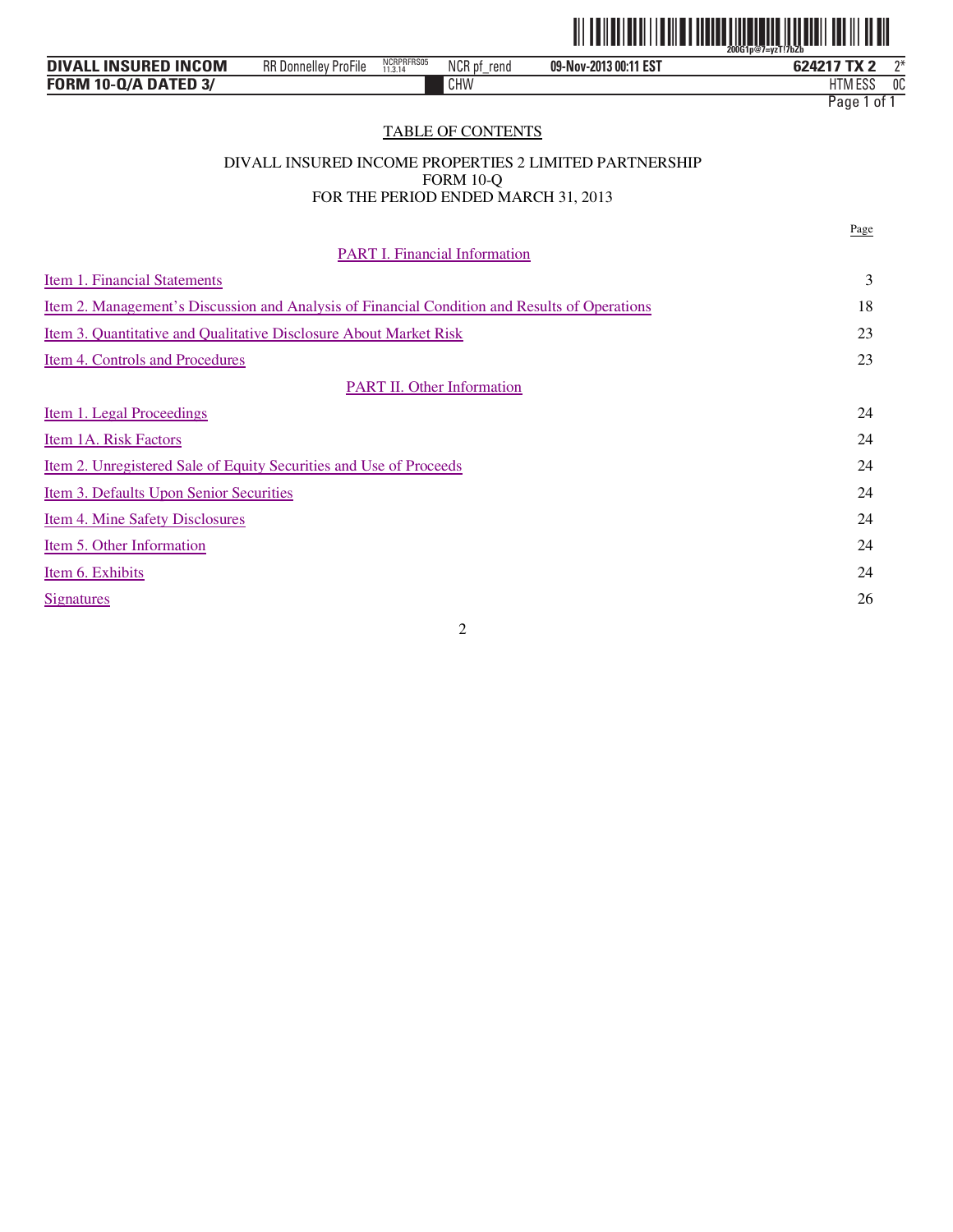

| . INSURED INCOM<br><b>DIVALL</b> | <b>RR Donnelley ProFile</b> | NCRPRFRS05<br>11.3.14 | NCR pf<br>rend | 09-Nov-2013 00:11 EST | $324217$ T.<br>rv -<br>æ | $n*$ |
|----------------------------------|-----------------------------|-----------------------|----------------|-----------------------|--------------------------|------|
| <b>FORM 10-Q/A DATED 3/</b>      |                             |                       | CHW            |                       | $F^{\alpha}$<br>HIM ESS  | 0C   |

### **PART I—FINANCIAL INFORMATION Item 1. Financial Statements**

### **DIVALL INSURED INCOME PROPERTIES 2 LIMITED PARTNERSHIP**

### **CONDENSED BALANCE SHEETS**

### **March 31, 2013 and December 31, 2012**

### **ASSETS**

|                                             | March 31,<br>2013 | December 31,<br>2012 |
|---------------------------------------------|-------------------|----------------------|
| <b>INVESTMENT PROPERTIES: (Note 3)</b>      |                   |                      |
| Land                                        | \$2,956,118       | \$2,956,118          |
| <b>Buildings</b>                            | 5,028,699         | 5,028,699            |
| Accumulated depreciation                    | (3,872,407)       | (3,834,881)          |
| Net investment properties                   | \$4,112,410       | \$4,149,936          |
| <b>CURRENT ASSETS:</b>                      |                   |                      |
| Cash                                        | 771,361<br>\$     | 696,132<br>\$.       |
| Cash held in Indemnification Trust (Note 9) | 452,407           | 452,094              |
| Property tax cash escrow                    | 22,998            | 25,427               |
| Rents and other receivables                 | 0                 | 465,406              |
| Total current assets                        | \$1,246,766       | \$1,639,059          |
| <b>OTHER ASSETS:</b>                        |                   |                      |
| Property held for sale (Note 3)             | 33,991            | 33,991               |
| Deferred rent receivable                    | 672               | 1,971                |
| Prepaid insurance                           | 3,433             | 4,902                |
| Deferred charges, net                       | 194,331           | 201,499              |
| Note receivable (Note 11)                   | 189,069           | 197,292              |
| Total other assets                          | 421,496           | 439,655              |
| <b>Total assets</b>                         | \$5,780,672       | \$6,228,650          |

The accompanying notes are an integral part of these condensed financial statements.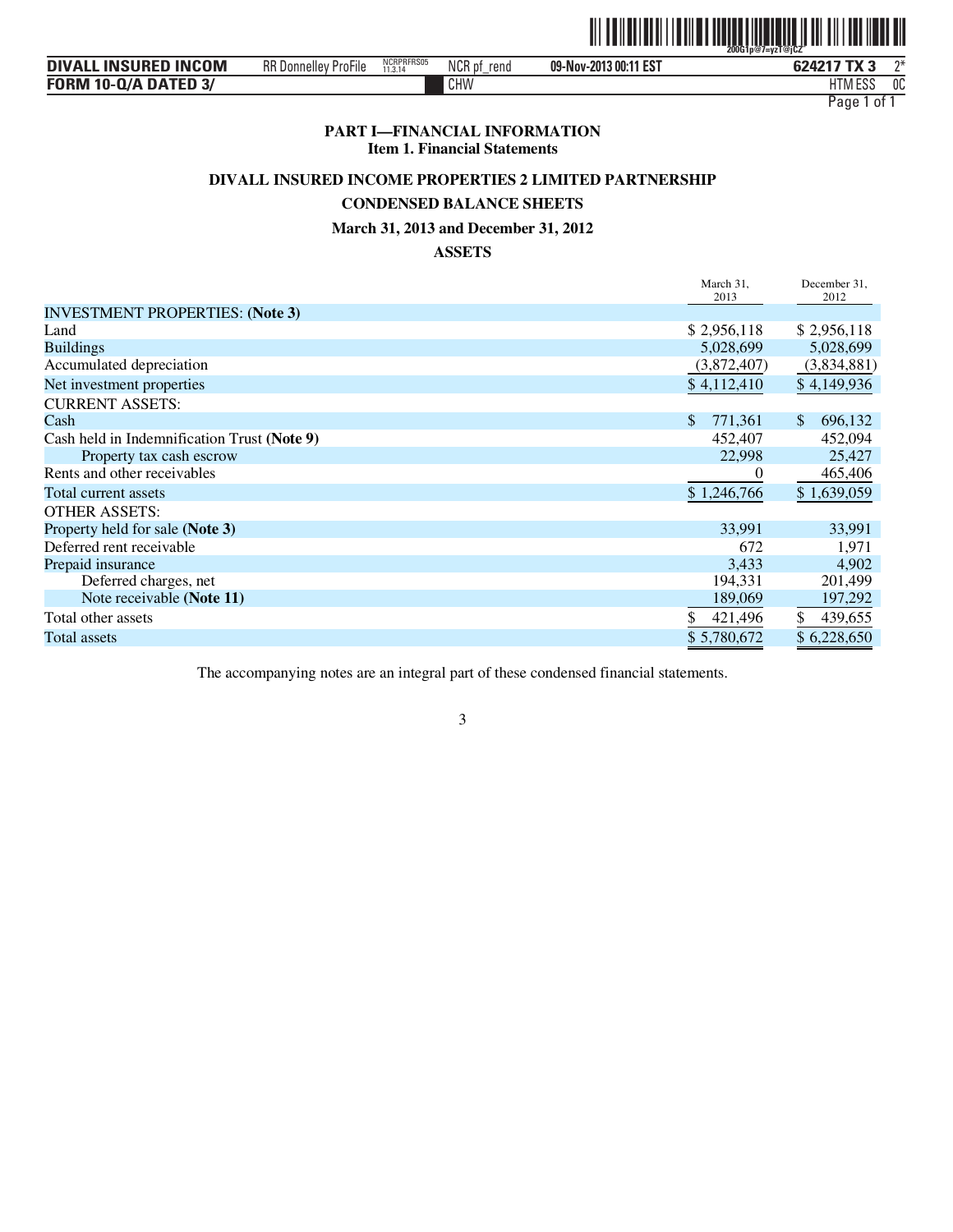

| . INSURED INCOM<br><b>DIVALL</b> | $-\cdot$ .<br><b>RR</b> Donnelley<br>ProFile | ncrdoc1<br>11.2.18 | NCR pf<br>rend | 09-Nov-2013 00:10 EST | 624217 TX                      | $1*$ |
|----------------------------------|----------------------------------------------|--------------------|----------------|-----------------------|--------------------------------|------|
| <b>FORM 10-Q/A DATED 3/</b>      |                                              |                    | CHW            |                       | <b>IITM FOC</b><br>H I IVI EƏƏ | 0C   |

### **DIVALL INSURED INCOME PROPERTIES 2 LIMITED PARTNERSHIP**

### **CONDENSED BALANCE SHEETS**

**March 31, 2013 and December 31, 2012** 

### **LIABILITIES AND PARTNERS' CAPITAL**

|                                                                                           |    | March 31,<br>2013 |               | December 31.<br>2012 |
|-------------------------------------------------------------------------------------------|----|-------------------|---------------|----------------------|
| <b>CURRENT LIABILITIES:</b>                                                               |    |                   |               |                      |
| Accounts payable and accrued expenses                                                     | \$ | 102,179           | \$            | 23,239               |
| Property tax payable                                                                      |    | 23,002            |               | 25,431               |
| Due to General Partner (Note 6)                                                           |    | 107               |               | 1,332                |
| Security deposits                                                                         |    | 70,440            |               | 70,440               |
| Unearned rental income                                                                    |    | 5,000             |               | 5,000                |
| Total current liabilities                                                                 | \$ | 200,728           | \$            | 125,442              |
| <b>CONTINGENCIES AND COMMITMENTS (Notes 8 and 9)</b>                                      |    |                   |               |                      |
| PARTNERS' CAPITAL: (Notes 1, 4 and 10)                                                    |    |                   |               |                      |
| General Partner -                                                                         |    |                   |               |                      |
| Cumulative net income                                                                     | \$ | 324,010           | <sup>\$</sup> | 323,742              |
| Cumulative cash distributions                                                             |    | (134, 937)        |               | (134, 830)           |
|                                                                                           | \$ | 189,073           | \$            | 188,912              |
| Limited Partners (46,280.3 interests outstanding at March 31, 2013 and December 31, 2012) |    |                   |               |                      |
| Capital contributions, net of offering costs                                              |    | \$39,358,468      |               | \$39,358,468         |
| Cumulative net income                                                                     |    | 38,442,900        |               | 38,416,325           |
| Cumulative cash distributions                                                             |    | (71, 570, 268)    |               | (71,020,268)         |
| Reallocation of former general partners' deficit capital                                  |    | (840, 229)        |               | (840, 229)           |
|                                                                                           | \$ | 5,390,871         | \$            | 5,914,296            |
| Total partners' capital                                                                   |    | 5,579,944         | \$            | 6,103,208            |
| Total liabilities and partners' capital                                                   | S  | 5,780,672         | \$            | 6,228,650            |

The accompanying notes are an integral part of these condensed financial statements.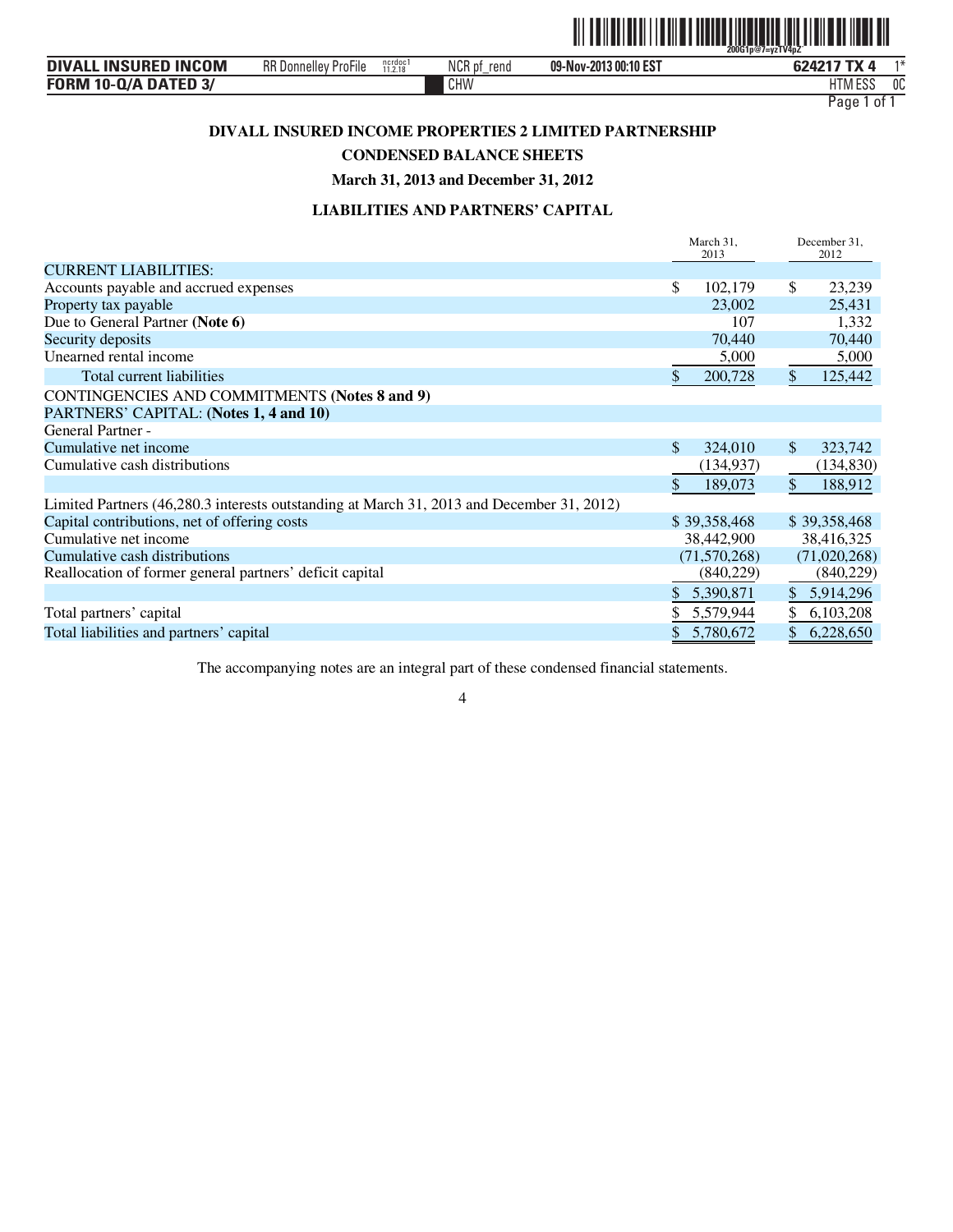

| <b>DIVALL INSURED INCOM</b> | <b>RR</b> Donnelley<br>ProFile | ncrdoc1<br>11.2.18 | NCR pf<br>rend | 09-Nov-2013 00:10 EST | 624217 TX<br>£   | $4*$ |
|-----------------------------|--------------------------------|--------------------|----------------|-----------------------|------------------|------|
| <b>FORM 10-Q/A DATED 3/</b> |                                |                    | CHW            |                       | $  -$<br>HIM ESS | 0C   |

# **DIVALL INSURED INCOME PROPERTIES 2 LIMITED PARTNERSHIP**

### **CONDENSED STATEMENTS OF INCOME (LOSS)**

### **For the Three Month Periods Ended March 31, 2013 and 2012**

|                                                                            | Three Months ended<br>March 31. | March 31.            |
|----------------------------------------------------------------------------|---------------------------------|----------------------|
|                                                                            | 2013<br>(Unaudited)             | 2012<br>(Unaudited)  |
| <b>OPERATING REVENUES:</b>                                                 |                                 |                      |
| Rental income (Note 5)                                                     | \$256,205                       | \$255,525            |
| <b>TOTAL OPERATING REVENUES</b>                                            | 256,205                         | 255,525              |
| <b>OPERATING EXPENSES</b>                                                  |                                 |                      |
| Partnership management fees (Note 6)                                       | 63,858                          | 62,084               |
| Restoration fees (Note 6)                                                  | $\overline{0}$                  | 40                   |
| <b>Insurance</b>                                                           | 1,471                           | 1,473                |
| General and administrative                                                 | 21,028                          | 26,637               |
| Advisory Board fees and expenses                                           | 2,625                           | 2,625                |
| Professional services                                                      | 98,641                          | 56,546               |
| Depreciation                                                               | 37,526                          | 37,526               |
| Amortization                                                               | 7,168                           | 7,200                |
| <b>TOTAL OPERATING EXPENSES</b>                                            | 232,317                         | 194.131              |
| <b>OTHER INCOME</b>                                                        |                                 |                      |
| Interest income                                                            | 782                             | 293                  |
| Note receivable interest income (Note 11)                                  | 3,526                           | 4,554                |
| Recovery of amounts previously written off (Note 2)                        | $\theta$                        | 1,000                |
| Other income                                                               | 280                             | 480                  |
| <b>TOTAL OTHER INCOME</b>                                                  | 4,588                           | 6,327                |
| <b>INCOME FROM CONTINUING OPERATIONS</b>                                   | 28,476                          | 67,721               |
| LOSS FROM DISCONTINUED OPERATIONS (Note 1 and 3)                           | (1,633)                         | (13, 402)            |
| <b>NET INCOME</b>                                                          | \$<br>26,843                    | \$54,319             |
| NET INCOME- GENERAL PARTNER                                                | $\mathbf{\hat{s}}$<br>268       | $\mathbb{S}$<br>543  |
| NET INCOME-LIMITED PARTNERS                                                | 26,575                          | 53,776               |
|                                                                            | \$26,843                        | \$54,319             |
| PER LIMITED PARTNERSHIP INTEREST, Based on 46,280.3 interests outstanding: |                                 |                      |
| <b>INCOME FROM CONTINUING OPERATIONS</b>                                   | \$<br>0.62                      | $\mathbb{S}$<br>1.45 |
| (LOSS) INCOME FROM DISCONTINUED OPERATIONS                                 | (0.04)                          | (0.29)               |
| NET INCOME PER LIMITED PARTNERSHIP INTEREST                                | \$<br>0.58                      | \$<br>1.16           |

The accompanying notes are an integral part of these condensed financial statements.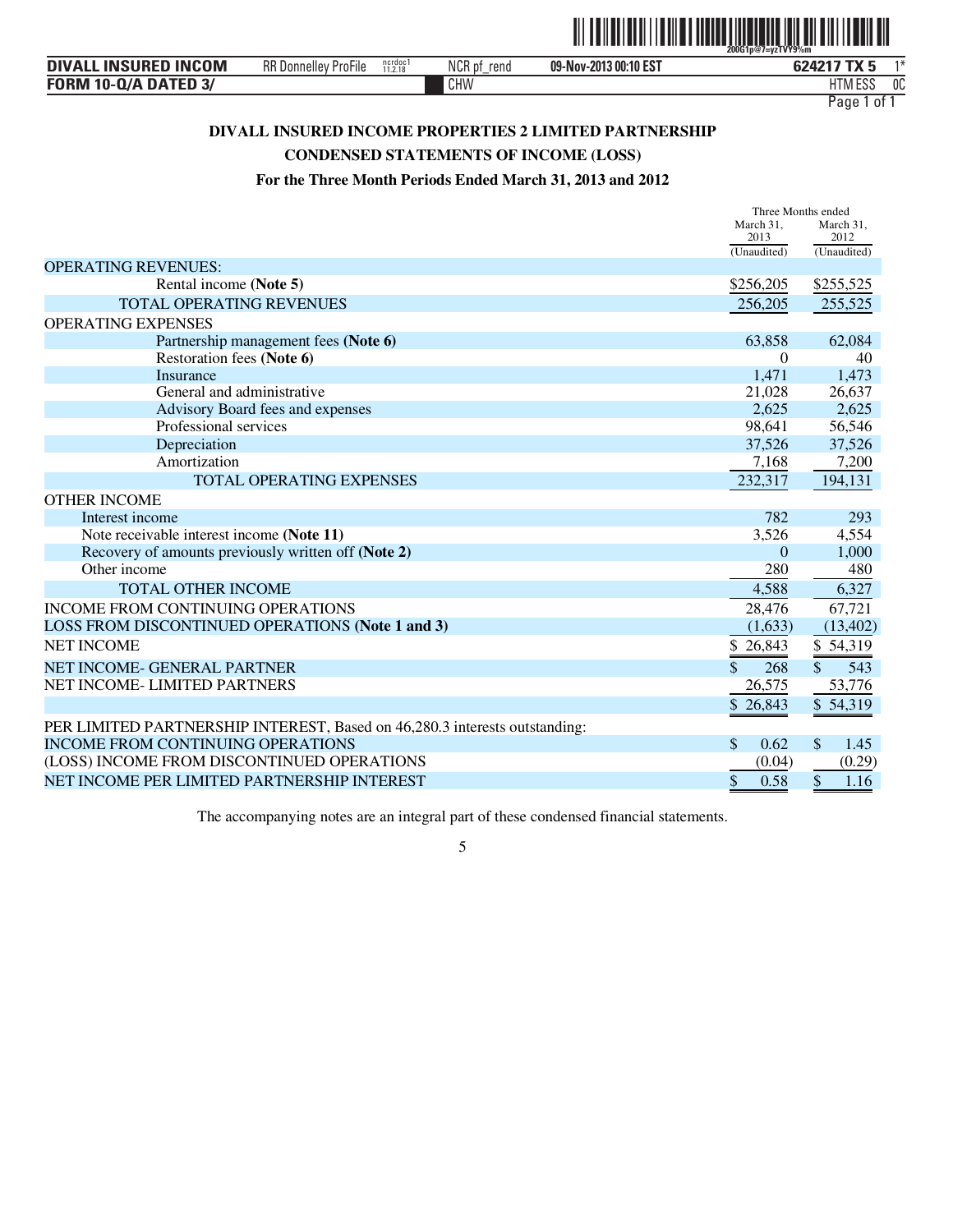

| <b>LINSURED INCOM</b><br><b>DIVALL</b> | ---<br>RR D<br>. Donnellev<br>' ProFile | ncrdoc1<br>11.2.17 | NCR cortf0cw | 09-Nov-2013 00:10 EST | 624217 TY 6                   | $4*$ |
|----------------------------------------|-----------------------------------------|--------------------|--------------|-----------------------|-------------------------------|------|
| <b>FORM 10-Q/A DATED 3/</b>            |                                         |                    | CHW          |                       | $F^{\alpha}$<br><b>HIMESS</b> | 0C   |
|                                        |                                         |                    |              |                       |                               |      |

## **DIVALL INSURED INCOME PROPERTIES 2 LIMITED PARTNERSHIP**

### **CONDENSED STATEMENTS OF CASH FLOWS**

### **For the Three Month Periods Ended March 31, 2013 and 2012**

|                                                                             | Three Months ended |                |
|-----------------------------------------------------------------------------|--------------------|----------------|
|                                                                             | March 31, 2013     | March 31, 2012 |
|                                                                             | (Unaudited)        | (Unaudited)    |
| <b>CASH FLOWS FROM OPERATING ACTIVITIES:</b>                                |                    |                |
| Net income                                                                  | \$<br>26,843       | \$<br>54,319   |
| Adjustments to reconcile net income to net cash from operating activities - |                    |                |
| Depreciation and amortization                                               | 44,694             | 44,726         |
| Recovery of amounts previously written off                                  | $\Omega$           | (1,000)        |
| Interest paid (applied) to Indemnification Trust account                    | (313)              | 177            |
| Decrease in rents and other receivables                                     | 465,406            | 429,883        |
| Decrease in property tax cash escrow                                        | 2,429              | 2,809          |
| Decrease in prepaid insurance                                               | 1,469              | 2,163          |
| Decrease in deferred rent receivable                                        | 1,299              | 1,299          |
| Increase in accounts payable and accrued expenses                           | 78,940             | 40,910         |
| Decrease in property tax payable                                            | (2,429)            | (6, 594)       |
| Decrease in due to General Partner                                          | (1,225)            | (1,087)        |
| Decrease in unearned rental income                                          | $\theta$           | (5,000)        |
| Net cash from operating activities                                          | 617,113            | 562,605        |
| CASH FLOWS FROM INVESTING ACTIVITIES:                                       |                    |                |
| Note receivable, principal payment received                                 | 8,223              | 6,012          |
| Recoveries from former General Partner affiliates                           | 0                  | 1,000          |
| Net cash from investing activities                                          | 8,223              | 7,012          |
| Cash distributions to Limited Partners                                      | (550,000)          | (640,000)      |
| Cash distributions to General Partner                                       | (107)              | (217)          |
| Net cash used in financing activities                                       | (550, 107)         | (640, 217)     |
| NET INCREASE (DECREASE) IN CASH                                             | 75,229             | (70,600)       |
| CASH AT BEGINNING OF YEAR                                                   | 696,132            | 771,250        |
| CASH AT END OF PERIOD                                                       | \$<br>771,361      | 700,650        |
|                                                                             |                    |                |

The accompanying notes are an integral part of these financial statements.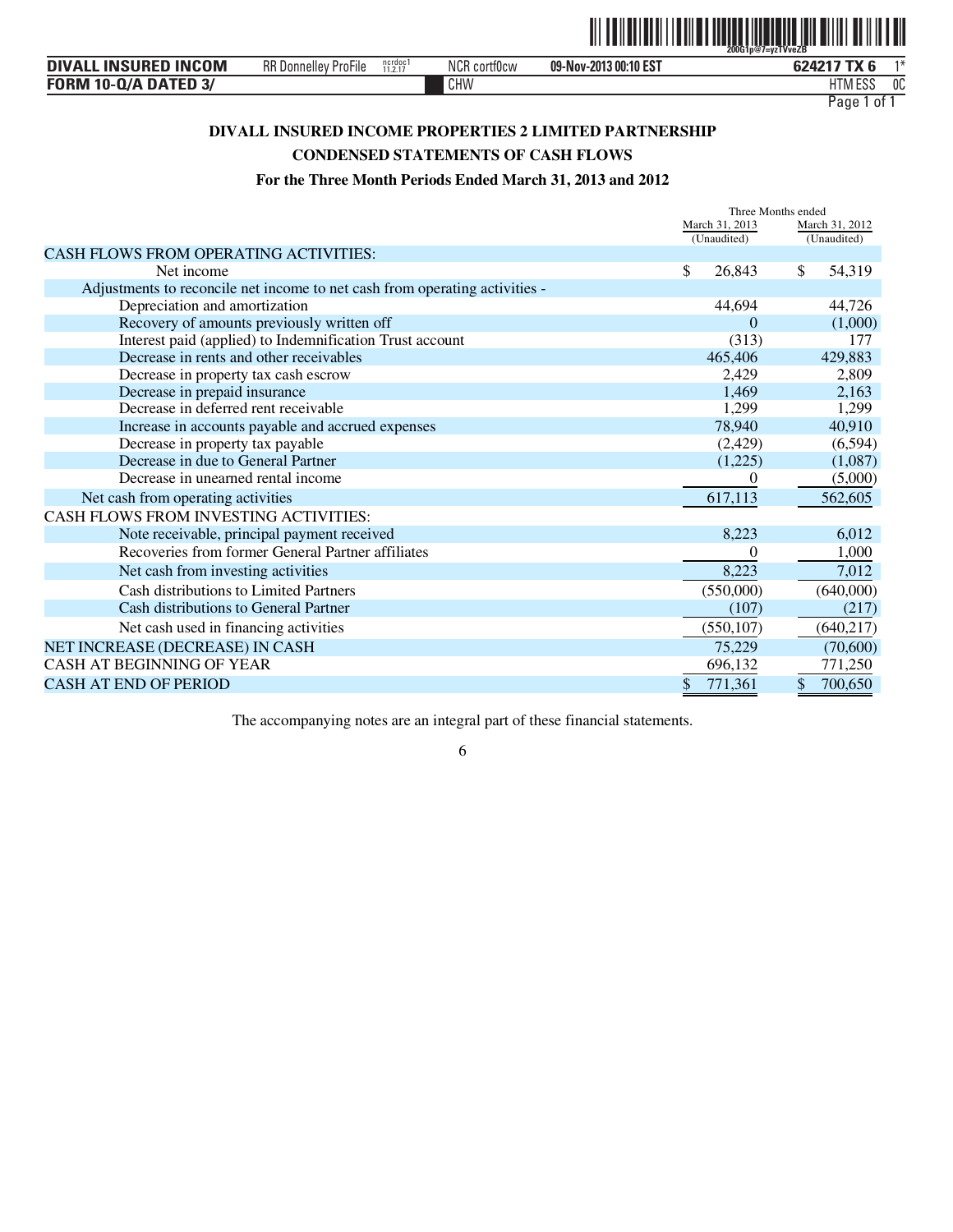|                             |                             |                    |                   |                       | $\overline{200\text{G}}\overline{1}\text{p@7}$ =vzTWF%%G |                       |
|-----------------------------|-----------------------------|--------------------|-------------------|-----------------------|----------------------------------------------------------|-----------------------|
| Divall insured incom        | <b>RR Donnellev ProFile</b> | ncrdoc1<br>11.2.17 | NCR<br>3 sulol0at | 09-Nov-2013 00:10 EST | 624217 TX 7                                              | $1*$                  |
| <b>FORM 10-Q/A DATED 3/</b> |                             |                    | CHW               |                       | <b>HTM ESS</b>                                           | $\overline{10}$<br>ιu |

ˆ200G1p@7=yzTWF%%GŠ

### **DIVALL INSURED INCOME PROPERTIES 2 LIMITED PARTNERSHIP**

### **NOTES TO CONDENSED FINANCIAL STATEMENTS**

These unaudited interim condensed financial statements should be read in conjunction with DiVall Insured Income Properties 2 Limited Partnership's (the "Partnership") 2012 annual audited financial statements within its Form 10-K filed with the Securities and Exchange Commission (the "SEC") on March 22, 2013.

These unaudited condensed financial statements and notes have been prepared on the same basis as the annual audited financial statements and include all normal and recurring adjustments, which are in the opinion of management, necessary to present a fair statement of the Partnership's financial position, results of operations and of cash flows as of and for the interim periods presented. The results of operations for the three month period ended March 31, 2013 are not necessarily indicative of the results to be expected for the fiscal year ending December 31, 2013, for any other interim period, or for any other future year.

### **1. ORGANIZATION AND SIGNIFICANT ACCOUNTING POLICIES:**

The Limited Partnership was formed on November 20, 1987, pursuant to the Uniform Limited Partnership Act of the State of Wisconsin. The initial capital, contributed during 1987, consisted of \$300, representing aggregate capital contributions of \$200 by the former general partners and \$100 by the initial limited partner.

The Partnership is currently engaged in the business of owning and operating its investment portfolio of commercial real estate properties (the "Properties"). The Properties are leased on a triple net basis primarily to, and operated by, franchisors or franchisees of national, regional, and local retail chains under primarily long-term leases. The lessees are fast food, family style, and casual/theme restaurants. As of March 31, 2013, the Partnership owned twelve Properties, which are located in a total of five states.

The Partnership will be dissolved on November 30, 2020, or earlier upon the prior occurrence of any of the following events: (a) the disposition of all properties of the Partnership; (b) the written determination by The Provo Group, Inc., the general partner of the Partnership (the "General Partner", or "TPG", or "Management"), that the Partnership's assets may constitute "plan assets" for purposes of ERISA; (c) the agreement of Limited Partners owning a majority of the outstanding interests to dissolve the Partnership; or (d) the dissolution, bankruptcy, death, withdrawal, or incapacity of the last remaining General Partner, unless an additional General Partner is elected previously by a majority of the Limited Partners. During the second quarters of 2001, 2003, 2005, 2007, 2009 and 2011, consent solicitations were circulated (the "2001, 2003, 2005, 2007, 2009 and 2011 Consents, respectively"), which if approved would have authorized the sale of all of the Partnership's Properties and the dissolution of the Partnership. A majority of the Limited Partners did not vote in favor of any of the Consents. Therefore, the Partnership continues to operate as a going concern.

#### *Significant Accounting Policies*

Rental revenue from the Properties is recognized on the straight-line basis over the term of the respective lease. Percentage rents are only accrued when the tenant has reached the sales breakpoint stipulated in the lease.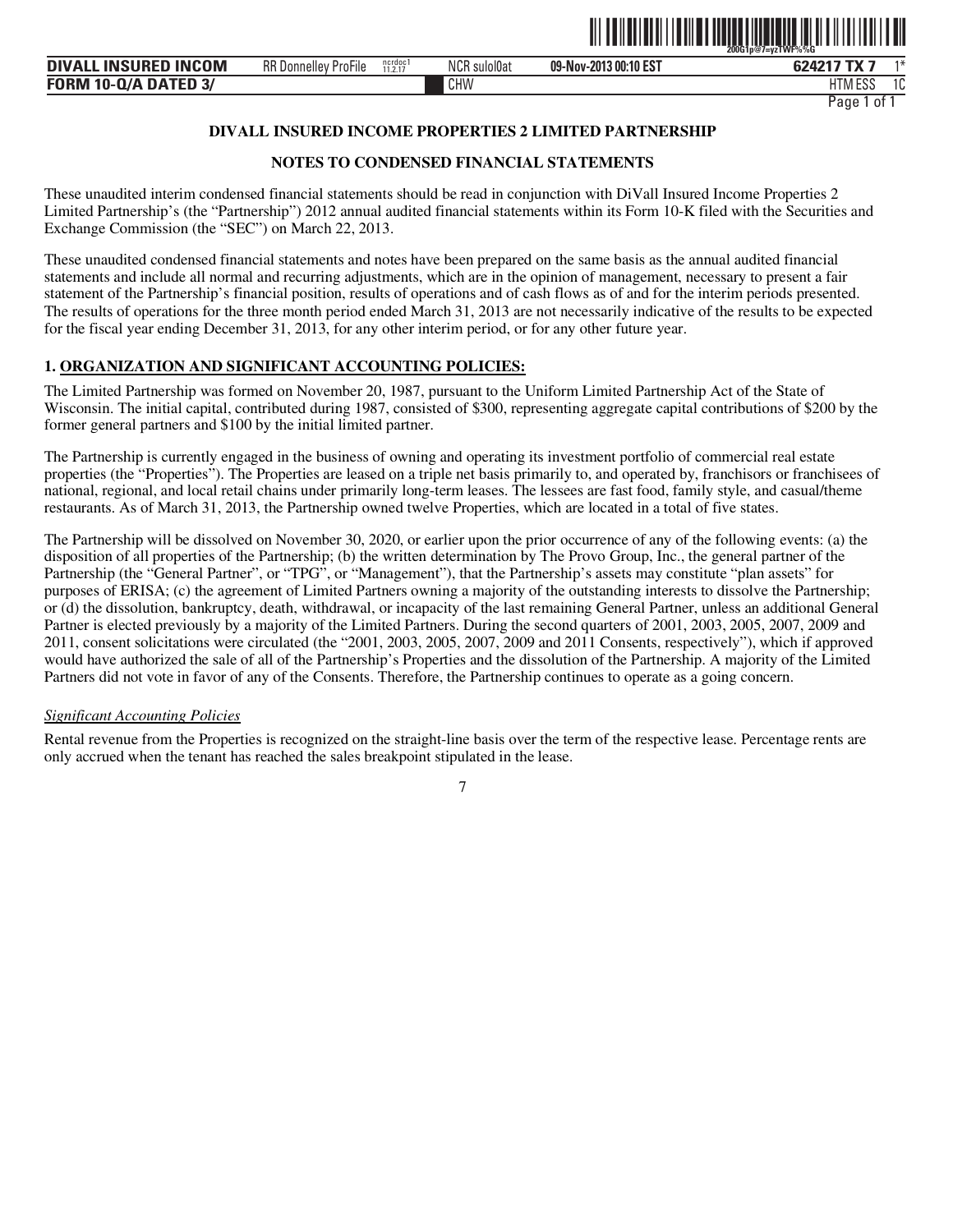|                                  |                             |                    |                          | .                     | $200G1p@7 = yzTWqTZ$                          |
|----------------------------------|-----------------------------|--------------------|--------------------------|-----------------------|-----------------------------------------------|
| . INSURED INCOM<br><b>DIVALL</b> | <b>RR Donnelley ProFile</b> | ncrdoc1<br>11.2.17 | NCR<br><b>R</b> sulol0at | 09-Nov-2013 00:10 EST | $1*$<br>624217 TX 8                           |
| <b>FORM 10-Q/A DATED 3/</b>      |                             |                    | CHW                      |                       | $P_{\rm C}$<br>0C<br>HT <sub>N</sub><br>™ Eou |
|                                  |                             |                    |                          |                       | Paqe<br>01                                    |

™™™™™™™™™™™™™™™™™™™™™™™™

Rents and other receivables are comprised of billed but uncollected amounts due for monthly rents and other charges, and amounts due for scheduled rent increases for which rentals have been earned and will be collected in the future under the terms of the leases. Receivables are recorded at Management's estimate of the amounts that will be collected.

Based on an analysis of specific accounts and historical experience, as of March 31, 2013, and December 31, 2012, there were no recorded values for allowance for doubtful accounts.

The Partnership considers its operations to be in only one segment, the operation of a portfolio of commercial real estate leased on a triple net basis, and therefore no segment disclosure is made.

Depreciation of the Properties are provided on a straight-line basis over the estimated useful lives of the buildings and improvements.

Deferred charges represent leasing commissions paid when the Properties are leased and upon the negotiated extension of a lease. Leasing commissions are capitalized and amortized over the term of the lease. As of March 31, 2013 and December 31, 2012, accumulated amortization amounted to \$108,291 and \$101,123, respectively.

Property taxes, general maintenance, insurance and ground rent on the Partnership's Properties are the responsibility of the tenant. However, when a tenant fails to make the required tax payments or when a property becomes vacant, the Partnership makes the appropriate property tax payments to avoid possible foreclosure of the property. In a property vacancy the Partnership pays for the insurance, maintenance and any utilities related to the vacant property.

Such taxes, insurance and ground rent are expensed in the period in which the liability is incurred. The Partnership leases property to one restaurant, which is located on a parcel of land where the Partnership holds a long-term ground lease, as lessee, which is set to expire in 2018. The Partnership has the option to extend the ground lease for two additional ten year periods. The Partnership owns all improvements constructed on the land (including the building and improvements) until the termination of the ground lease, at which time all constructed improvements will become the land owner's property. The tenant, a Kentucky Fried Chicken restaurant franchisee ("KFC"), is responsible for the \$3,400 per month ground lease payment per the terms of its lease with the Partnership.

The Partnership generally maintains cash in federally insured accounts which, at times, may exceed federally insured limits. The Partnership has not experienced any losses in such accounts and does not believe it is exposed to any significant credit risk.

Financial instruments that potentially subject the Partnership to significant concentrations of credit risk consist primarily of cash investments and leases. Additionally, as of March 31, 2013, nine of the Partnership's twelve Properties are leased to three significant tenants, Wendgusta, LLC ("Wendgusta"), Wendcharles I, LLC ("Wendcharles I") and Wendcharles II, LLC ("Wendcharles II"), all three of whom are Wendy's restaurant franchisees. The property lease(s) for the three tenants comprised approximately 53%, 14% and 7%, respectively, of the total operating base rents reflected as of March 31, 2013.

The preparation of financial statements in conformity with accounting principles generally accepted in the United States of America ("GAAP") requires management to make estimates and assumptions that affect the reported amounts of assets and liabilities (and disclosure of contingent assets and liabilities) at the date of the financial statements and the reported amounts of revenues and expenses during the reporting period. Actual results could differ from those estimates.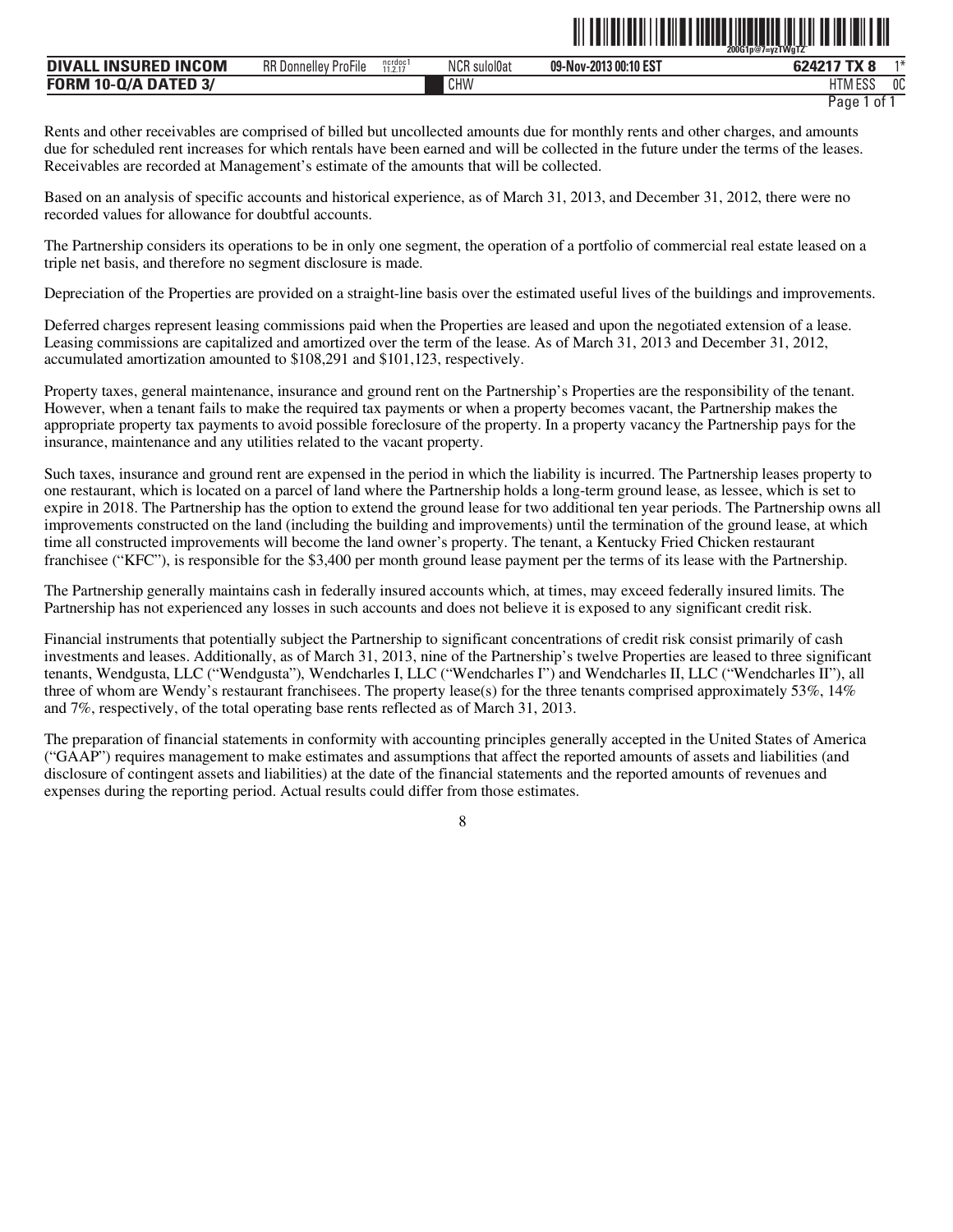|                                                               |                                           |                                |                 |                       | $200G1p@7 = yzTW%t%1$       | ---------      |
|---------------------------------------------------------------|-------------------------------------------|--------------------------------|-----------------|-----------------------|-----------------------------|----------------|
| <b>INCOM</b><br><b>INSURED</b><br><b>DIVALL</b>               | $-\cdot$ .<br>RR D<br>{ Donnellev ProFile | ncrdoc <sup>1</sup><br>11.2.17 | NCR<br>sulolOat | 09-Nov-2013 00:10 EST | COAO47 TV<br>OZ4            | $A$ $\Delta L$ |
| ∆/∩.<br><b>FORM</b><br><b>A DATED 3/</b><br>$10 -$<br>IJ<br>ш |                                           |                                | CHW             |                       | 1.738700<br>1 I IV I<br>∟ບເ | 0C             |

<u>oli od indiana i komunisti od indiana i komunisti od indiana i komunisti od indiana i komunisti od indiana i k</u>

Assets disposed of or deemed to be classified as held for sale require the reclassification of current and previous years' operations to discontinued operations in accordance with GAAP applicable to "Accounting for the Impairment or Disposal of Long Lived Assets". As such, prior year operating results for those properties considered as held for sale or properties no longer considered for sale have been reclassified to conform to the current year presentation without affecting total income. When properties are considered held for sale, depreciation of the properties is discontinued, and the properties are valued at the lower of the depreciated cost or fair value, less costs to dispose. If circumstances arise that were previously considered unlikely, and, as a result, the property previously classified as held for sale is no longer to be sold, the property is reclassified as held and used. Such property is measured at the lower of its carrying amount (adjusted for any depreciation and amortization expense that would have been recognized had the property been continuously classified as held and used) or fair value at the date of the subsequent decision not to sell.

Assets are classified as held for sale, generally, when all criteria within GAAP applicable to "Accounting for the Impairment or Disposal of Long Lived Assets" have been met.

The Partnership periodically reviews its long-lived assets, primarily real estate, for impairment whenever events or changes in circumstances indicate that the carrying amount of such assets may not be recoverable. The Partnership's review involves comparing current and future operating performance of the assets, the most significant of which is undiscounted operating cash flows, to the carrying value of the assets. Based on this analysis, a provision for possible loss is recognized, if any. There were no adjustments to carrying values for the three month periods ended March 31, 2013 and 2012.

The Financial Accounting Standards Board ("FASB") guidance on "Fair Value Measurements and Disclosure", defines fair value, establishes a framework for measuring fair value and enhances disclosures about fair value measures required under other accounting pronouncements, but does not change existing guidance as to whether or not an instrument is carried at fair value. The adoption of the provisions of this FASB issuance, with respect to nonrecurring fair value measurements of nonfinancial assets and liabilities, including (but not limited to) the valuation of reporting units for the purpose of assessing goodwill impairment and the valuation of property and equipment when assessing long-lived asset impairment, did not have a material impact on how the Partnership estimated its fair value measurements but did result in increased disclosures about fair value measurements in the Partnership's financial statements as of and for the three month period ended March 31, 2013 and the year ended December 31, 2012. See Note 12 for further disclosure.

GAAP applicable to Disclosure About Fair Value of Financial Instruments, requires entities to disclose the fair value of all financial assets and liabilities for which it is practicable to estimate. Fair value is defined as the amount at which the instrument could be exchanged in a current transaction between willing parties, other than in a forced or liquidation sale. The General Partner believes that the carrying value of the Partnership's assets (exclusive of the Properties) and liabilities approximate fair value due to the relatively short maturity of these instruments.

No provision for federal income taxes has been made, as any liability for such taxes would be that of the individual partners rather than of the Partnership.

The Partnership is not subject to federal income tax because its income and losses are includable in the tax returns of its partners, but may be subject to certain state taxes. FASB has provided guidance for how uncertain tax positions should be recognized, measured, disclosed and presented in the financial statements. This requires the evaluation of tax positions taken or expected to be taken in the course of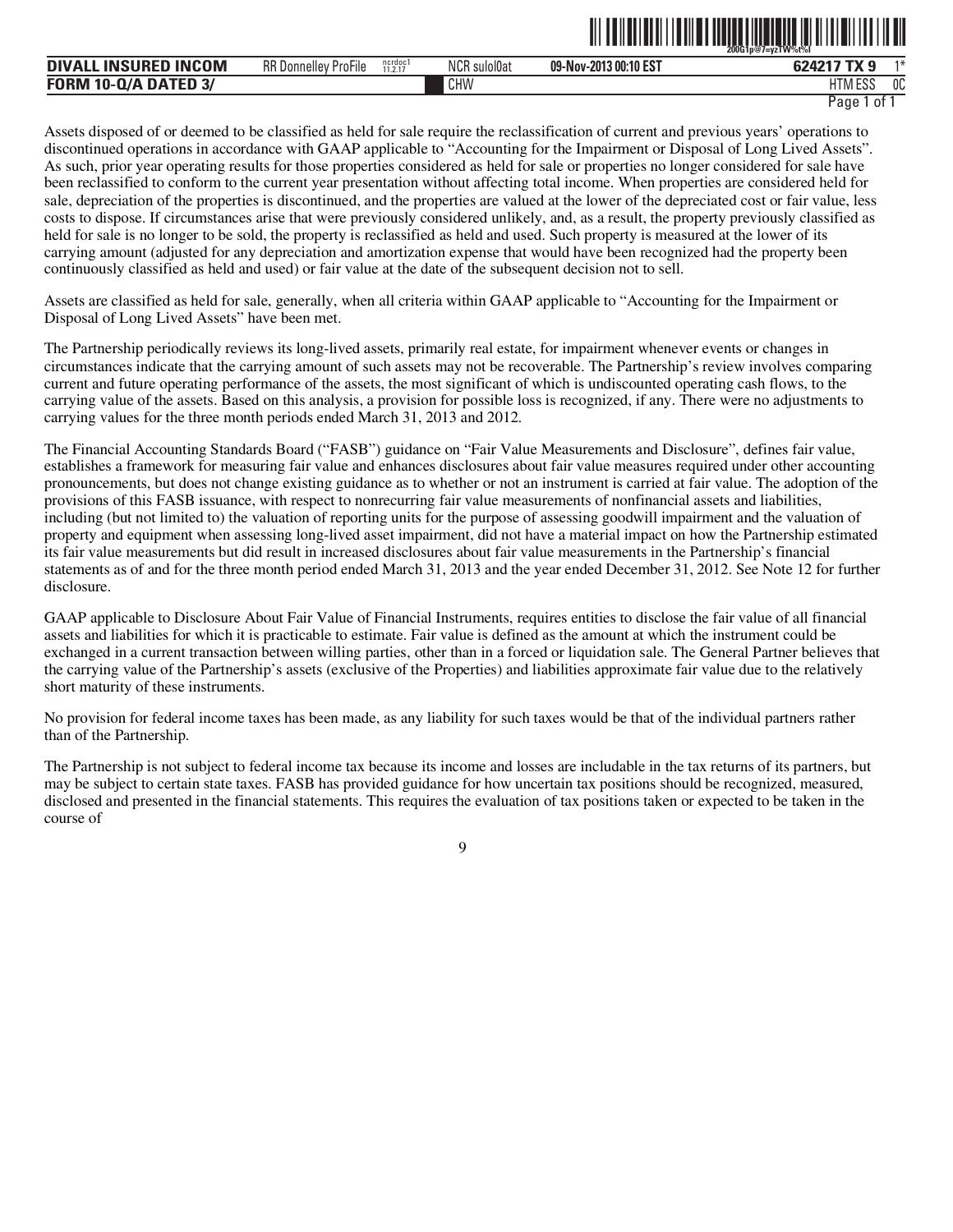|                                                            |                                           |                    |                             | - - - - - - - - - - - - - - - - - . | - 200G1p@7=vzTXRG2A           |                |
|------------------------------------------------------------|-------------------------------------------|--------------------|-----------------------------|-------------------------------------|-------------------------------|----------------|
| <b>INCOM</b><br><b>INS</b><br><b>DIVAI</b><br><b>SURED</b> | RR D<br>$-\cdot$ .<br>l Donnellev ProFile | ncrdoc1<br>11.2.17 | NCR<br>$\sim$<br>' suiol0at | 09-Nov-2013 00:10 EST               | <b>TX 10</b><br><b>CONO17</b> | $A$ $\Delta L$ |
| <b>FORM</b><br>$10-Q/A$<br><b>DATED 3/</b>                 |                                           |                    | CHW                         |                                     | 5.500<br>HТ<br>ועו ר<br>LUL   | $\sim$<br>็บเ  |

<u>îlî de nederlîkanî de nederlîkanê bi dewletan de nav</u>

preparing the entity's tax returns to determine whether the tax positions are more-likely-than-not of being sustained when challenged or when examined by the applicable taxing authority. Management has determined that there were no material uncertain income tax positions. Tax returns filed by the Partnership generally are subject to examination by U.S. and state taxing authorities for the years ended after December 31, 2008.

### **2. REGULATORY INVESTIGATION:**

A preliminary investigation during 1992 by the Office of Commissioner of Securities for the State of Wisconsin and the Securities and Exchange Commission (the "Investigation") revealed that during at least the four years ended December 31, 1992, the former general partners of the Partnership, Gary J. DiVall ("DiVall") and Paul E. Magnuson ("Magnuson"), had transferred substantial cash assets of the Partnership and two affiliated publicly registered limited partnerships, DiVall Insured Income Fund Limited Partnership ("DiVall 1"), which was dissolved December of 1998, and DiVall Income Properties 3 Limited Partnership ("DiVall 3"), which was dissolved December of 2003, (collectively, the "three original partnerships") to various other entities previously sponsored by or otherwise affiliated with Gary J. DiVall and Paul E. Magnuson. The unauthorized transfers were in violation of the respective partnership agreements and resulted, in part, from material weaknesses in the internal control system of the three original partnerships.

Subsequent to discovery, and in response to the regulatory inquiries, TPG was appointed Permanent Manager (effective February 8, 1993) to assume responsibility for daily operations and assets of the three original partnerships as well as to develop and execute a plan of restoration for the three original partnerships. Effective May 26, 1993, the Limited Partners, by written consent of a majority of interests, elected TPG as General Partner. TPG terminated the former general partners by accepting their tendered resignations.

In 1993, the General Partner estimated an aggregate recovery of \$3 million for the three original partnerships. At that time, an allowance was established against amounts due from former general partners and their affiliates reflecting the estimated \$3 million receivable. This net receivable was allocated among the three original partnerships based on their pro rata share of the total misappropriation, and restoration costs and recoveries have been allocated based on the same percentage. Through March 31, 2013, approximately \$5,918,000 of recoveries have been received which exceeded the original estimate of \$3 million. As a result, from January 1, 1996 through March 31, 2013, the Partnership has recognized a total of approximately \$1,229,000 as recovery of amounts previously written off in the statements of income, which represents its share of the excess recovery. The General Partner continues to pursue recoveries of the misappropriated funds; however, no further significant recoveries are anticipated.

### **3. INVESTMENT PROPERTIES and PROPERTIES HELD FOR SALE:**

The total cost of the Properties includes the original purchase price plus acquisition fees and other capitalized costs paid to an affiliate of the former general partners.

As of March 31, 2013, the Partnership owned property leased to twelve fully constructed fast-food restaurants. The twelve tenants are composed of the following: nine Wendy's restaurants, an Applebee's restaurant, a KFC restaurant, and a Daytona's All Sports Café ("Daytona's"). The twelve properties are located in a total of five states.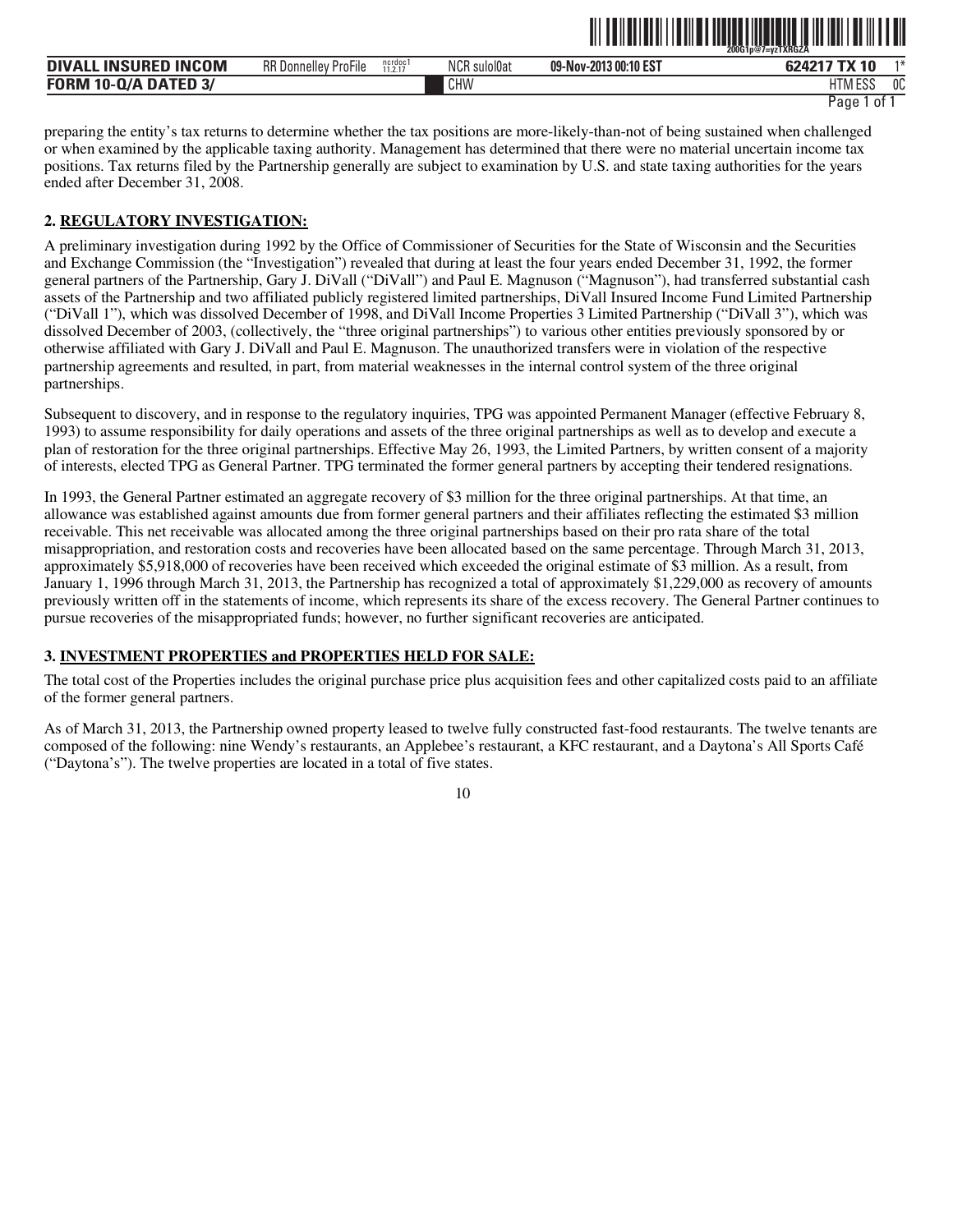|                                       |                                              |                   |                 |                       | 200G1p@7=yzTXpi%,     |      |
|---------------------------------------|----------------------------------------------|-------------------|-----------------|-----------------------|-----------------------|------|
| DIVAL<br><b>INCOM</b><br>. INSURED    | $-\cdot$ :<br><b>RR</b> Donnelley<br>ProFile | ncrdoc<br>11.2.17 | NCR<br>sulol0at | 09-Nov-2013 00:10 EST | 624217 TV 11          | $1*$ |
| <b>FORM 10-Q/A</b><br><b>DATED 3/</b> |                                              |                   | CHW             |                       | 11T11T00<br>H I M ESS | 0C   |

<u>oli tailarlari ilgilar tilitar ilgilari ilgilar til sonra al</u>

Page 1 of 1

#### Wendy's- 361 Highway 17 Bypass, Mt. Pleasant, SC Property

On November 30, 2010, the County of Charleston made a purchase offer ("Initial Offer") of approximately \$177,000 to the Partnership in connection with an eminent domain (condemnation) land acquisition of approximately 5,000 square feet of the approximately 44,000 square feet of the Wendy's- Mt. Pleasant, SC ("Wendy's- Mt. Pleasant") property. In October of 2011, the Partnership received Notice ("Condemnation Notice") that the County of Charleston filed condemnation proceedings on October 12, 2011, which in effect permits the County of Charleston to take possession of approximately 5,000 square feet of the Wendy's- Mt. Pleasant property and to begin construction of the planned road improvements. The Partnership had until November 11, 2011, to reject the Initial Offer for the purchase of the property and rejected the tender of payment. However, the Initial Offer remains valid during the period the Partnership disputes the County of Charleston's position that the \$177,000 reflects just compensation for the taking of the property. By and through respective legal counsel, the Partnership and the lessee, Wendcharles I, each filed a Notice of Court Appearance ("Notice of Appearance") and requested a jury trial in October 2012. In addition, the Partnership and the lessee served one set of joint initial discovery requests ("Interrogatories" and "Requests for Production") with the County requesting information about and access to up-to-date project plans and any and all other information pertaining to this matter. As the Partnership continues to dispute the Initial Offer as fair value of the land acquisition, mediation between the Partnership and the County was scheduled for February 1, 2013. The County was to have provided an updated appraisal of the taking prior to the mediation date to incorporate the value impact of eliminating one of the two access drives among other unique impacts not previously addressed in the initial appraisal. However, the appraisal was not completed and the February 1, 2013 mediation was cancelled. Mediation was subsequently held on March 15, 2013 with no settlement achieved. The net book value of the land to be purchased is \$33,991 and was reclassified to a property held for sale during the fourth quarter of 2010.

### Discontinued Operations

During the three month periods ended March 31, 2013 and 2012, the Partnership recognized losses from discontinued operations of \$1,633 and \$13,402, respectively. The 2013 loss is related to the cost of traveling to attend the mediation held for the Mt. Pleasant, SC property on March 15, 2013. The 2012 loss from discontinued operations is attributable to the cost of securing and maintaining the vacant Phoenix, AZ property that was subsequently sold in October 2012.

The components of properties held for sale in the balance sheets as of March 31, 2013 and December 31, 2012 are outlined below:

|                          | March 31,<br>2013 | December 31,<br>2012 |
|--------------------------|-------------------|----------------------|
| <b>Balance Sheet:</b>    |                   |                      |
| Land                     | \$33.991          | 33 QQ                |
| Properties held for sale | \$33,991          | 33.99                |

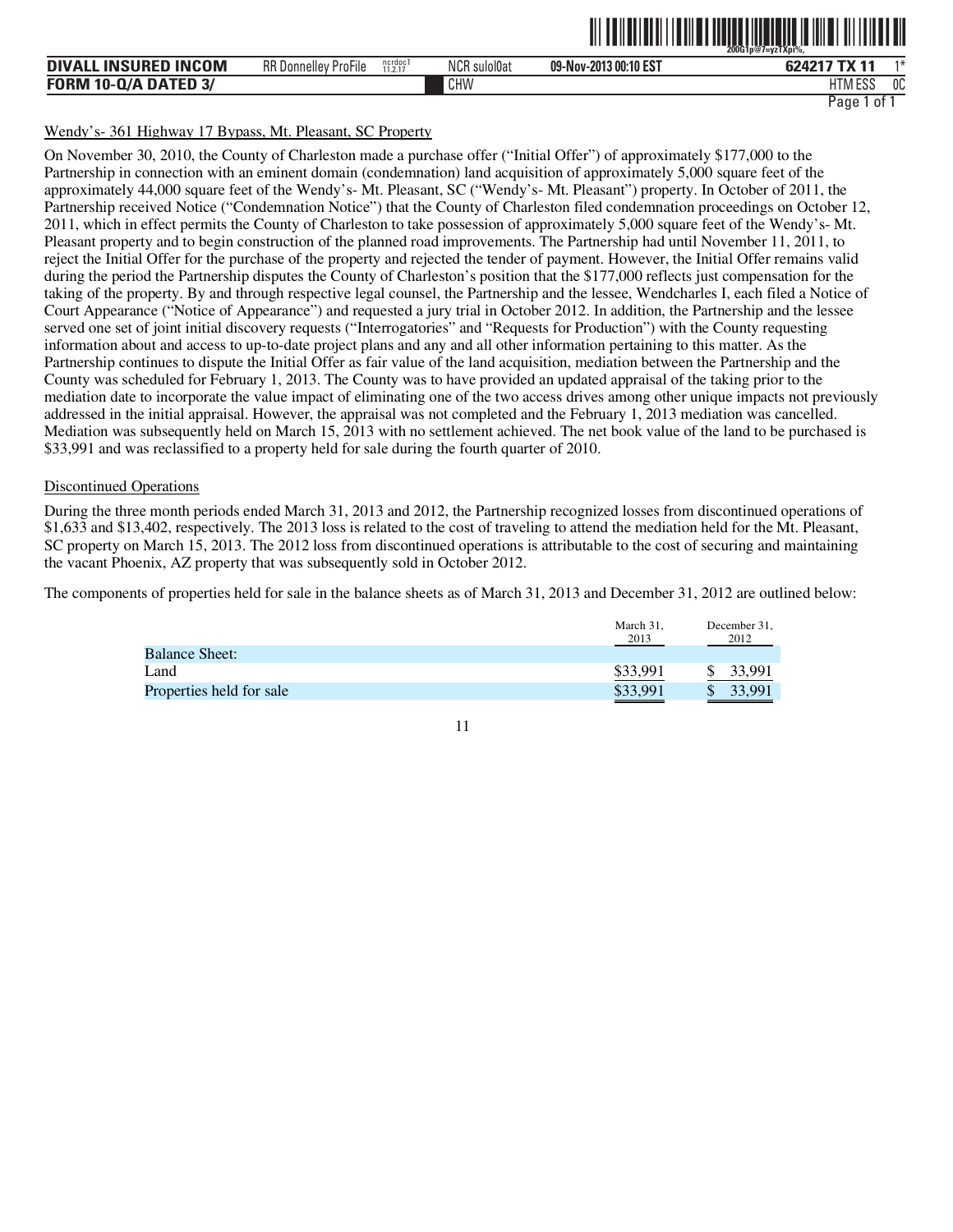|                                                       |                                                     |                    |                 |                       | $200G1p@7 = vzTYaY\%z$<br>.                 |         |
|-------------------------------------------------------|-----------------------------------------------------|--------------------|-----------------|-----------------------|---------------------------------------------|---------|
| <b>INSURFD</b><br><b>INCOM</b><br><b>DIVAL</b>        | RR D<br>$- \cdot \cdot$<br>-<br>l Donnellev ProFile | ncrdocl<br>11.2.17 | NCF<br>sulol0at | 09-Nov-2013 00:10 EST | $\sim$ - $\sim$ $\sim$<br>$\sim$<br>0.00007 | $-4.36$ |
| <b>FORM</b><br>$10-Q/A$<br>$T\Gamma\Gamma$ $2I$<br>DΔ |                                                     |                    | CHW             |                       | 1.500<br>11T<br>`، ف                        | 0C      |

ˆ200G1p@7=yzTYaY%zŠ

The components of discontinued operations included in the condensed statement of income (loss) for the three month periods ended March 31, 2013 and 2012 are outlined below:

|                                                |                |             | Three Month Period Ended |                |
|------------------------------------------------|----------------|-------------|--------------------------|----------------|
|                                                | March 31, 2013 |             |                          | March 31, 2012 |
|                                                | (Unaudited)    |             |                          | (Unaudited)    |
| Statements of Income (Loss):                   |                |             |                          |                |
| Revenues:                                      |                |             |                          |                |
| Rental income                                  | \$             | $\theta$    | \$                       | O              |
| <b>Total Revenues</b>                          |                |             |                          |                |
| Expenses:                                      |                |             |                          |                |
| Insurance expense                              |                | 0           |                          | 690            |
| Professional services                          |                | 0           |                          | 1,560          |
| Property tax expense                           |                | 0           |                          | 3,786          |
| Other property expenses                        |                |             |                          | 7.366          |
| <b>Travel Expense</b>                          |                | 1,633       |                          |                |
| <b>Total Expenses</b>                          |                | 1,633       |                          | 13,402         |
| Net (Loss) Income from Discontinued Operations |                | $(\$1,633)$ |                          | $(\$13,402)$   |

### **4. PARTNERSHIP AGREEMENT:**

The Amended Agreement of Limited Partnership (as amended, supplemented or modified, the "Partnership Agreement") extends the term of the Partnership to November 30, 2020, or until dissolution prior thereto pursuant to the consent of the majority of the outstanding Limited Partnership Interests.

On May 26, 1993, pursuant to the results of a solicitation of written consents from the Limited Partners, the Partnership Agreement was amended to replace the former general partners and amend various sections of the agreement. The former general partners were replaced by the General Partner. Under the terms of the amendment, net profits or losses from operations are allocated 99% to the Limited Partners and 1% to the current General Partner. Additionally, the total compensation paid to all persons for the sale of the investment properties is limited to commissions customarily charged by other brokers in arm's-length sales transactions involving comparable properties in the same geographic area, not to exceed six percent of the contract price for the sale of the property. The General Partner may receive up to one-half of the competitive real estate commission, not to exceed three percent, provided that the General Partner provides a substantial amount of services, as defined by the General Partner, in the sales effort. It is further provided that a portion of the amount of such fees payable to the General Partner is subordinated to its success in recovering the funds misappropriated by the former general partners. See Note 6 for further information.

The Partnership Agreement provides that (i) the "Distribution Quarter" is defined as the calendar quarter, and (ii) the distribution provisions are subordinate to the General Partner's share of distributions from Net Cash Receipts and Net Proceeds to the extent necessary for the General Partner to pay its federal and state income taxes on Partnership income allocated to the General Partner. Because these amendments do not adversely affect the rights of the Limited Partners, pursuant to section 10.2 of the Partnership Agreement, the General Partner can modify these provisions without a vote of the Limited Partners.

### **5. LEASES:**

Original lease terms for the majority of the Properties are generally five to twenty years from their inception. The leases generally provide for minimum rents and additional rents based upon percentages of gross sales in excess of specified breakpoints. The lessee is responsible for occupancy costs such as maintenance, insurance, real estate taxes, and utilities. Accordingly, these amounts are not reflected in

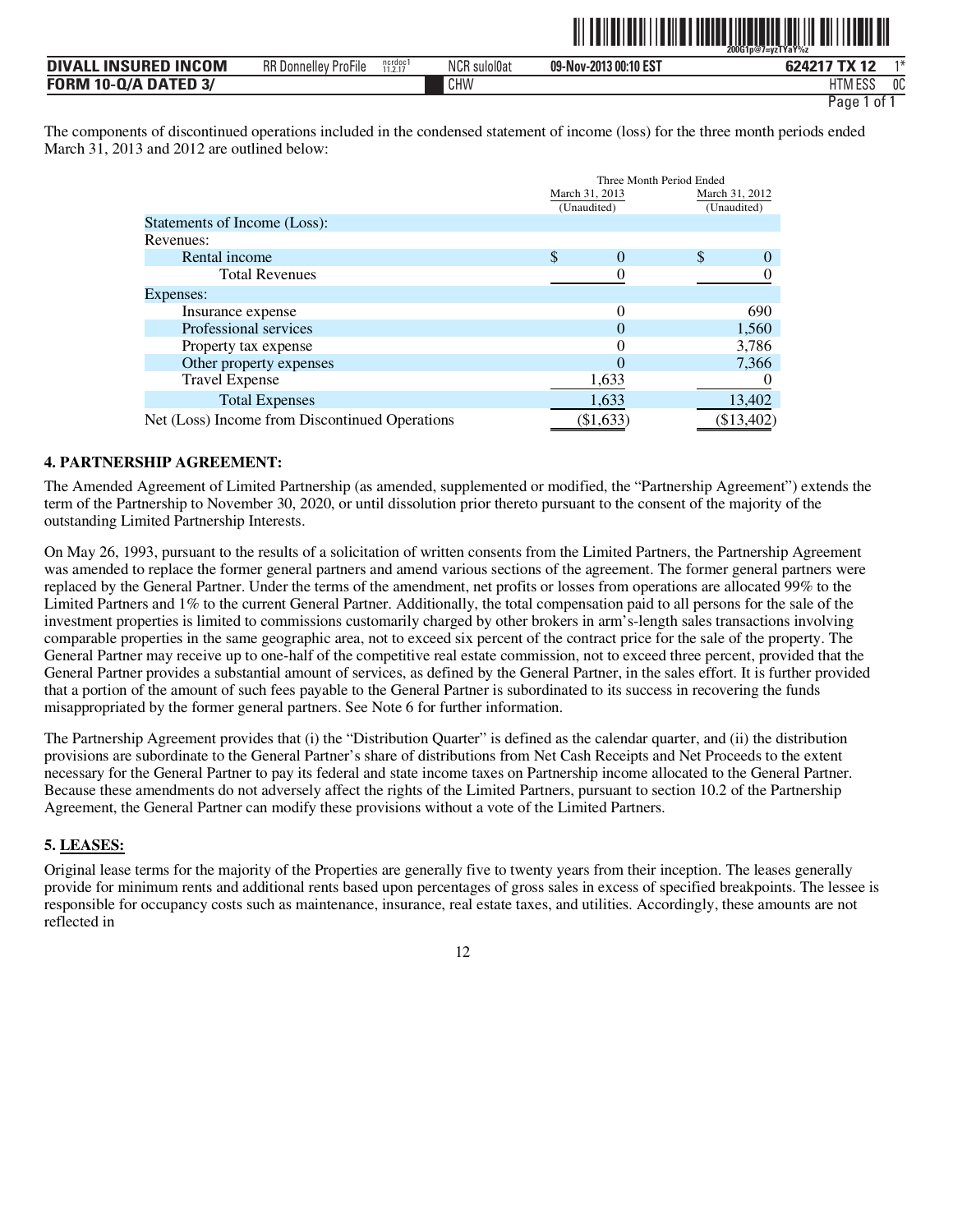|                                  |                                       |                    |                          |                       | $200G1p@7 = yzTYyyZ#$    |                |
|----------------------------------|---------------------------------------|--------------------|--------------------------|-----------------------|--------------------------|----------------|
| <b>DIVALL</b><br>. INSURED INCOM | RR D<br>$\sim$<br>l Donnellev ProFile | ncrdoc1<br>11.2.17 | <b>NCR</b><br>R sulol0at | 09-Nov-2013 00:10 EST | 624217 TX 13             | $A$ $\Delta L$ |
| <b>FORM 10-Q/A DATED 3/</b>      |                                       |                    | CHW                      |                       | $T_{\rm C}$<br>ШT<br>HIM | 0C             |

<u>ni toiloittii lailla tuotta liittiin lailla toimaan liittoi</u>

the statements of income except in circumstances where, in Management's opinion, the Partnership will be required to pay such costs to preserve its assets (i.e., payment of past-due real estate taxes). Management has determined that the leases are properly classified as operating leases; therefore, rental income is reported when earned on a straight-line basis and the cost of the property, excluding the cost of the land, is depreciated over its estimated useful life.

As of March 31, 2013, the aggregate minimum operating lease payments (including the aggregate total of the first quarter of 2013 collected revenues of \$256,205) to be received under the current operating leases for the Partnership's properties are as follows:

| Year ending December 31, |             |
|--------------------------|-------------|
| 2013                     | \$1,031,678 |
| 2014                     | 974,409     |
| 2015                     | 826,500     |
| 2016                     | 813,882     |
| 2017                     | 742,380     |
| Thereafter               | 2,657,163   |
|                          | \$7,046,012 |

At March 31, 2013 and December 31, 2012, rents and other receivables included \$0 and \$465,406, respectively, of unbilled percentage rents. As of March 31, 2013, all of the 2012 percentage rents had been billed and collected.

### **6. TRANSACTIONS WITH GENERAL PARTNER AND ITS AFFILIATES:**

Pursuant to the terms of the Permanent Manager Agreement ("PMA") executed in 1993 and renewed for an additional two year term as of January 1, 2013, the General Partner receives a Base Fee for managing the Partnership equal to four percent of gross receipts, subject to an initial annual minimum amount of \$159,000. The PMA also provides that the Partnership is responsible for reimbursement of the General Partner for office rent and related office overhead ("Expenses") up to an initial annual maximum of \$13,250. Both the Base Fee and Expense reimbursement are subject to annual Consumer Price Index based adjustments. Effective March 1, 2013, the minimum annual Base Fee and the maximum Expense reimbursement increased by 2.07% from the prior year, which represents the allowable annual Consumer Price Index adjustment per the PMA. Therefore, as of March 1, 2013, the minimum monthly Base Fee paid by the Partnership was raised to \$21,578 and the maximum monthly Expense reimbursement was increased to \$1,741.

For purposes of computing the four percent overall fee paid to the General Partner, gross receipts include amounts recovered in connection with the misappropriation of assets by the former general partners and their affiliates. To date, TPG has received fees from the Partnership totaling \$59,729 on the amounts recovered, which includes restoration fees received for 2013 and 2012 of \$0 and \$40, respectively. The fee received from the Partnership on the amounts recovered reduces the minimum monthly Base Fee by that same amount.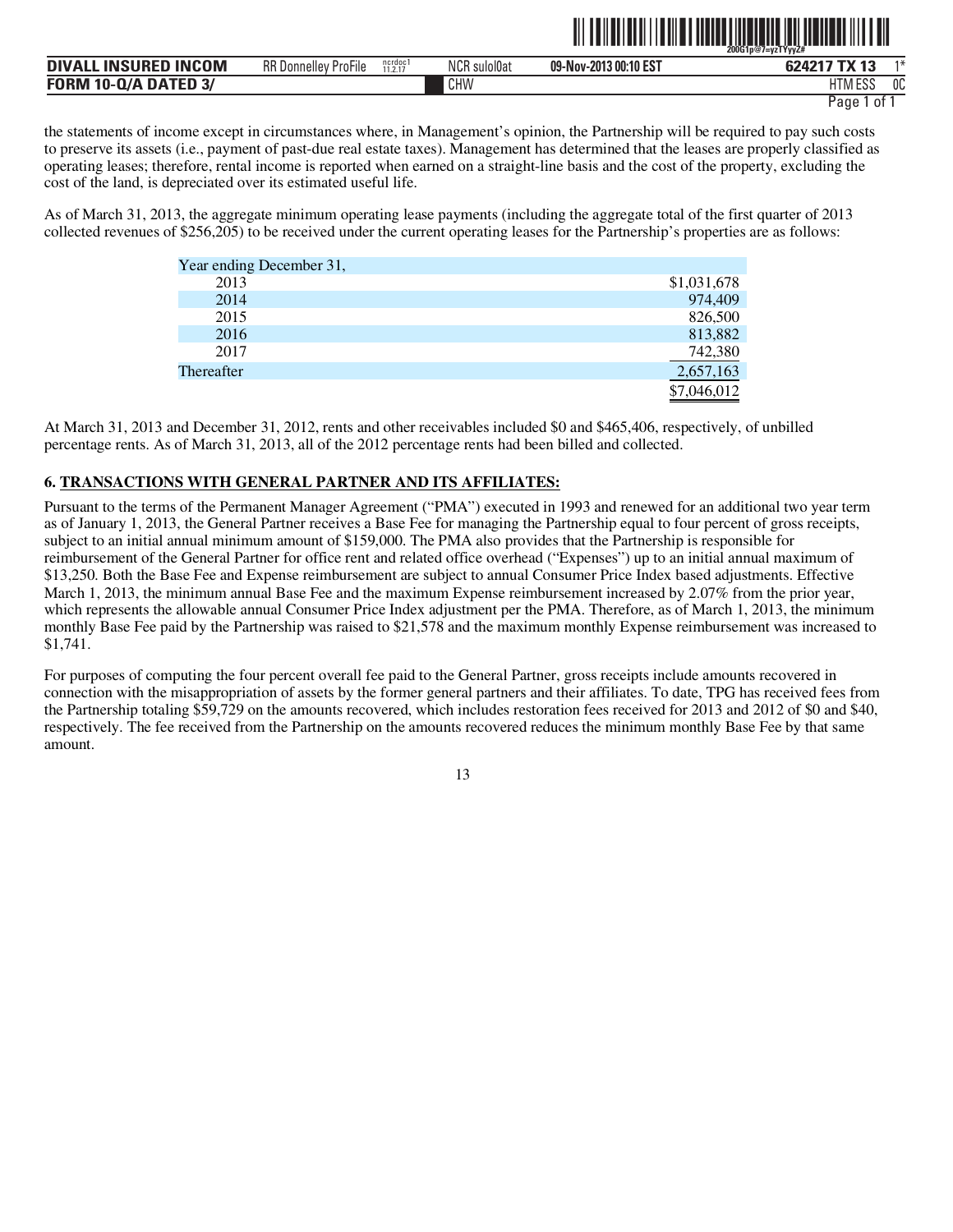| . INSURED INCOM<br><b>DIVALL</b> | <b>RR Donnelley ProFile</b> | ncrdoc1<br>11.2.17 | NCR sulol0at | 09-Nov-2013 00:10 EST | $1*$<br>624217 TX 14 |
|----------------------------------|-----------------------------|--------------------|--------------|-----------------------|----------------------|
| <b>FORM 10-Q/A DATED 3/</b>      |                             |                    | CHW          |                       | HTM ESS<br>0C        |
|                                  |                             |                    |              |                       | Page<br>0t           |

<u>oli tuliumi tuliumi tuliumi tuliumi tuliumi tuliumi tuliumi tul</u>

Amounts paid and/or accrued to the General Partner and its affiliates for the three month periods ended March 31, 2013 and 2012 are as follows:

|                                          | Incurred for the<br>Three Month<br>Period ended | Incurred for the<br>Three Month<br>Period ended |  |
|------------------------------------------|-------------------------------------------------|-------------------------------------------------|--|
|                                          | March 31, 2013<br>(Unaudited)                   | March 31, 2012<br>(Unaudited)                   |  |
| General Partner                          |                                                 |                                                 |  |
| Management fees                          | \$<br>63,858                                    | \$<br>62,084                                    |  |
| <b>Restoration fees</b>                  | $\theta$                                        | 40                                              |  |
| Overhead allowance                       | 5,151                                           | 5,011                                           |  |
| Other outsourced administrative fees     | 4,350                                           | 1,800                                           |  |
| Reimbursement for out-of-pocket expenses | 1,202                                           | 1,834                                           |  |
| Cash distribution                        | 107                                             | 217                                             |  |
|                                          | 74,668                                          | 70,986                                          |  |

At March 31, 2013 and December 31, 2012, \$107 and \$1,332, respectively, was payable to the General Partner.

As of March 31, 2013 and December 31, 2012, TPG Finance Corp. owned 200 limited partnership units of the Partnership. The President of the General Partner, Bruce A. Provo, is also the President of TPG Finance Corp., but he is not a shareholder of TPG Finance Corp.

As of March 31, 2013, the General Partner did not own any Limited Partnership Interests in the Partnership. The following chart identifies the security ownership of the Partnership's principal executive officer and principal financial officer as the sole named executive officer:

|                              |                     | Amount and        |                  |
|------------------------------|---------------------|-------------------|------------------|
|                              |                     | Nature of         | Percentage of    |
| Title of                     | Name of             | <b>Beneficial</b> | <b>Interests</b> |
| Class                        | Beneficial Owner(1) | Ownership         | Outstanding(4)   |
| Limited Partnership Interest | Bruce A. Provo      | 200(2)(3)         | 0.43%            |

- (1) A beneficial owner of a security includes a person who, directly or indirectly, has or shares voting or investment power with respect to such security. Voting power is the power to vote or direct the voting of the security and investment power is the power to dispose or direct the disposition of the security.
- (2) Bruce A. Provo is deemed to have beneficial ownership of all of TPG Finance Corp.'s Limited Partnership interests in the Partnership due to his control as President of TPG Finance Corp.
- (3) Bruce A. Provo may be deemed to beneficially own with such voting and investment power the Interests listed above.
- (4) Based on 46,280.3 Limited Partnership Interests outstanding as of March 31, 2013.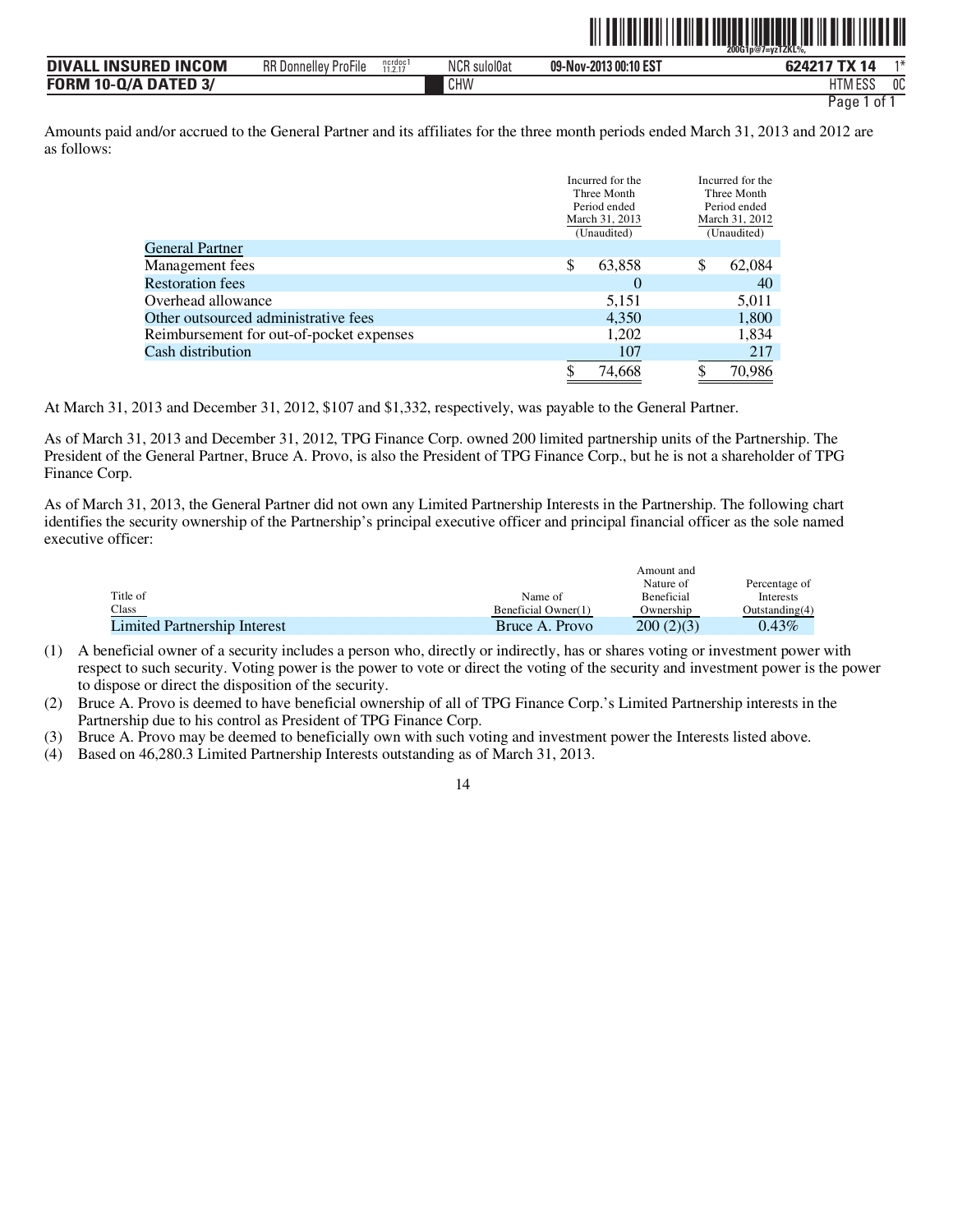|                                  |                             |                    |              |                       | 200G1p@7=vzTZinZU    |
|----------------------------------|-----------------------------|--------------------|--------------|-----------------------|----------------------|
| . Insured Incom<br><b>DIVALL</b> | <b>RR Donnelley ProFile</b> | ncrdoc1<br>11.2.17 | NCR sulol0at | 09-Nov-2013 00:10 EST | $1*$<br>624217 TX 15 |
| <b>FORM 10-Q/A DATED 3/</b>      |                             |                    | CHW          |                       | 0C<br><b>HTM ESS</b> |
|                                  |                             |                    |              |                       | Paqe<br>0t           |

ˆ200G1p@7=yzTZjnZUŠ

#### **7. TRANSACTIONS WITH OWNERS WITH GREATER THAN TEN PERCENT BENEFICIAL INTERESTS:**

As of March 31, 2013, Advisory Board Member, Jesse Small, owned beneficially greater than ten percent of the Partnership's Units. Amounts paid to Mr. Small for his services as a member of the Advisory Board for the three month periods ended March 31, 2013 and 2012 are as follows:

|                          | Incurred for the | Incurred for the |
|--------------------------|------------------|------------------|
|                          | Three Month      | Three Month      |
|                          | Period ended     | Period ended     |
|                          | March 31, 2013   | March 31, 2012   |
|                          | (Unaudited)      | (Unaudited)      |
| Advisory Board Fees paid | 875              | ۰D               |

At March 31, 2013 and December 31, 2012 there were no outstanding Advisory Board Fees accrued and payable to Jesse Small.

### **8. CONTINGENT LIABILITIES:**

According to the Partnership Agreement, the General Partner, may receive a disposition fee not to exceed three percent of the contract price on the sale of the three original partnerships' properties (See Note 2 for further information as to the original partnerships). In addition, fifty percent of all such disposition fees earned by TPG were to be escrowed until the aggregate amount of recovery of the funds misappropriated from the partnerships by the former general partners was greater than \$4,500,000. Upon reaching such recovery level, full disposition fees would thereafter be payable and fifty percent of the previously escrowed amounts would be paid to TPG. At such time as the recovery exceeded \$6,000,000 in the aggregate, the remaining escrowed disposition fees were to be paid to TPG. If such levels of recovery were not achieved, TPG would contribute the amounts escrowed toward the recovery until the three original partnerships were made whole. In lieu of a disposition fee escrow, the fifty percent of all such disposition fees previously discussed were paid directly to a restoration account and then distributed among the three original partnerships; whereby the three original partnerships recorded the recoveries as income (Note 2). After the recovery level of \$4,500,000 was exceeded, fifty percent of the total disposition fee amount paid to the three original partnerships' recovery through the restoration account (in lieu of the disposition fee escrow) was refunded to TPG during March 1996. The remaining fifty percent amount allocated to the Partnership through the restoration account, and which was previously reflected as Partnership recovery income, may be owed to TPG if the \$6,000,000 recovery level is met. As of March 31, 2013, the Partnership may owe TPG \$16,296 if the \$6,000,000 recovery level is achieved. TPG does not expect any future payment, as it is uncertain that such a \$6,000,000 recovery level will be achieved.

### **9. PMA INDEMNIFICATION TRUST:**

The PMA provides that TPG will be indemnified from any claims or expenses arising out of or relating to TPG serving in such capacity or as substitute general partner, so long as such claims do not arise from fraudulent or criminal misconduct by TPG. The PMA provides that the Partnership fund this

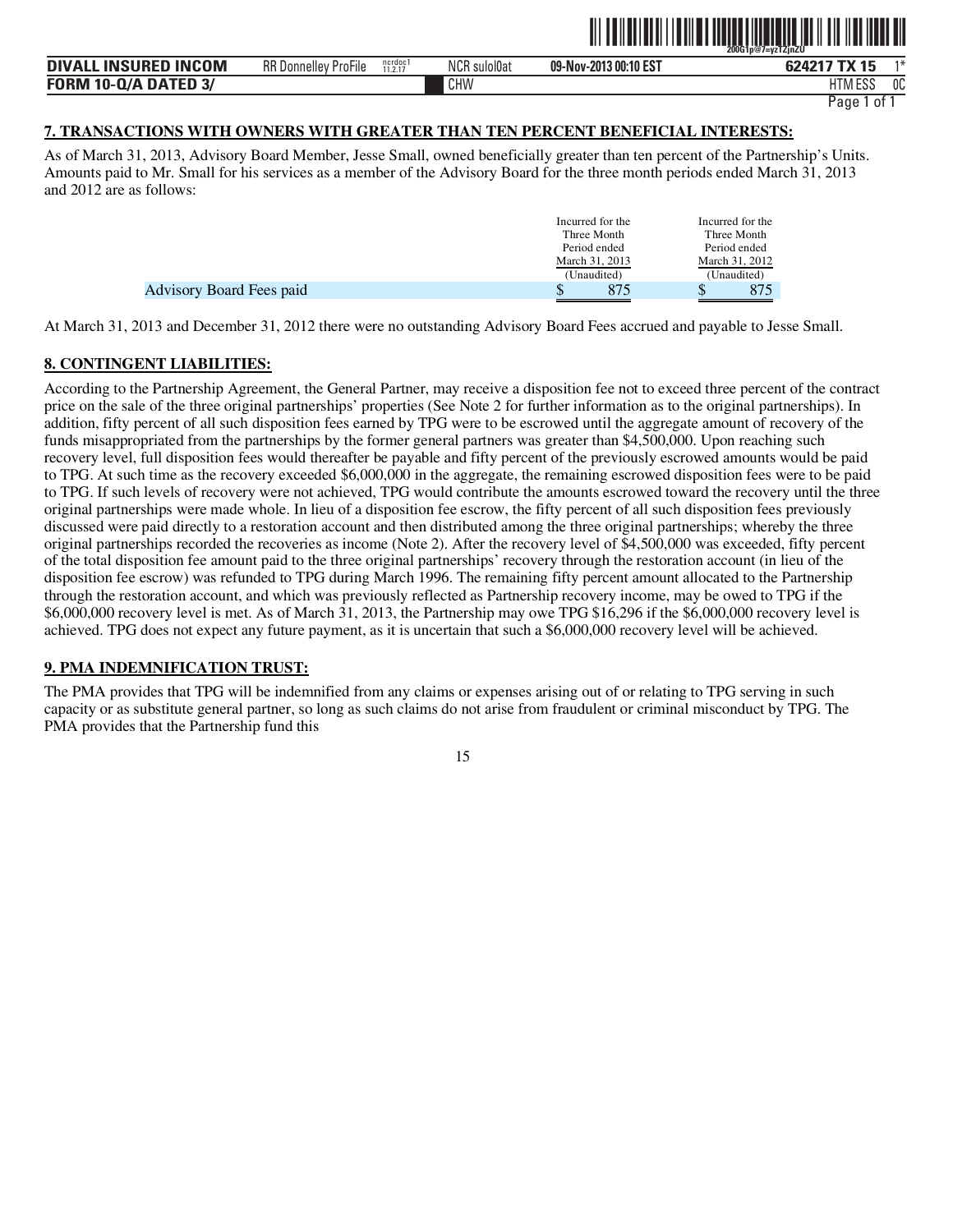| <u> 111   111   112   113   113   113   113   124   125   126   127   128   129   120   120   120   120   120   1</u> |                  |
|-----------------------------------------------------------------------------------------------------------------------|------------------|
|                                                                                                                       | 200G1p@7=vzT=27% |

| <b>INCOM</b><br><b>INSURED</b><br><b>DIVAL</b> | <b>RR Donnelley ProFile</b> | ncrdoc1<br>11.2.17 | <b>NCR</b><br>sulol0at<br>וו ⊿י | 09-Nov-2013 00:10 EST | 624217 TX 16          | $1*$ |
|------------------------------------------------|-----------------------------|--------------------|---------------------------------|-----------------------|-----------------------|------|
| <b>FORM</b><br>10-Q/A DATED 3/                 |                             |                    | CHW                             |                       | <b>FOC</b><br>IIM ESS | 0C   |
|                                                |                             |                    |                                 |                       |                       |      |

indemnification obligation by establishing a reserve of up to \$250,000 of Partnership assets which would not be subject to the claims of the Partnership's creditors. An Indemnification Trust ("Trust") serving such purposes has been established at United Missouri Bank, N.A. The corpus of the Trust has been fully funded with Partnership assets. Funds are invested in U.S. Treasury securities. In addition, \$202,407 of earnings has been credited to the Trust as of March 31, 2013. The rights of TPG to the Trust shall be terminated upon the earliest to occur of the following events: (i) the written release by TPG of any and all interest in the Trust; (ii) the expiration of the longest statute of limitations relating to a potential claim which might be brought against TPG and which is subject to indemnification; or (iii) a determination by a court of competent jurisdiction that TPG shall have no liability to any person with respect to a claim which is subject to indemnification under the PMA. At such time as the indemnity provisions expire or the full indemnity is paid, any funds remaining in the Trust will revert back to the general funds of the Partnership.

### **10. FORMER GENERAL PARTNERS' CAPITAL ACCOUNTS:**

The capital account balance of the former general partners as of May 26, 1993, the date of their removal as general partners pursuant to the results of a solicitation of written consents from the Limited Partners, was a deficit of \$840,229. At December 31, 1993, the former general partners' deficit capital account balance in the amount of \$840,229 was reallocated to the Limited Partners.

### **11. NOTE RECEIVABLE:**

A sales contract was executed on September 30, 2009 for the installment sale of the Panda Buffet property to the tenant for \$520,000 (sales amount was to be reduced to \$450,000 if closing occurred on or before November 15, 2009). The closing date on the sale of the property was November 12, 2009 at a sales price of \$450,000. The buyer paid \$150,000 at closing with the remaining balance of \$300,000 being delivered in the form of a promissory note ("Buyers Note") to the Partnership. The Buyers Note reflected a term of three years, an interest rate of 7.25%, and principal and interest payments paid monthly and principal amortized over a period of ten years beginning December 1, 2009 with a balloon payment due November 1, 2012. The Partnership amended the Buyers Note in the amount of \$232,777, to \$200,000 after a principal payment of \$32,777 was received on October 19, 2012 under the following extended terms: The principal balance of \$200,000 will be amortized over five years at an interest rate of 7.25% per annum with a full balloon payment of \$133,396 due November 1, 2014. Pursuant to the Buyers Note, there is no penalty for early payment of principal. The Buyers Note also requires the buyer to escrow property taxes with the Partnership which, as of January 1, 2013, is \$925 per month. The property tax escrow cash balance held by the Partnership amounted to \$2,924 at March 31, 2013, and is included in the property tax payable in the condensed balance sheets.

Per the Buyer's Note amortization schedule, the monthly payments are to total approximately \$3,916 per month. The amortized principal payments yet to be received under the Buyer's Note amounted to \$197,292 as of December 31, 2012. During the three month period ended March 31, 2013, three note payments were received by the Partnership and totaled \$8,223 in principal and \$3,526 in interest.

### **12. FAIR VALUE DISCLOSURES**

The Partnership has determined the fair value based on hierarchy that gives the highest priority to quoted prices in active markets for identical assets and liabilities (Level 1) and the lowest priority to unobservable inputs (Level 3). Inputs are broadly defined as assumptions market participants would use in pricing an asset or liability. The three levels of the fair value hierarchy under the accounting principle are described below: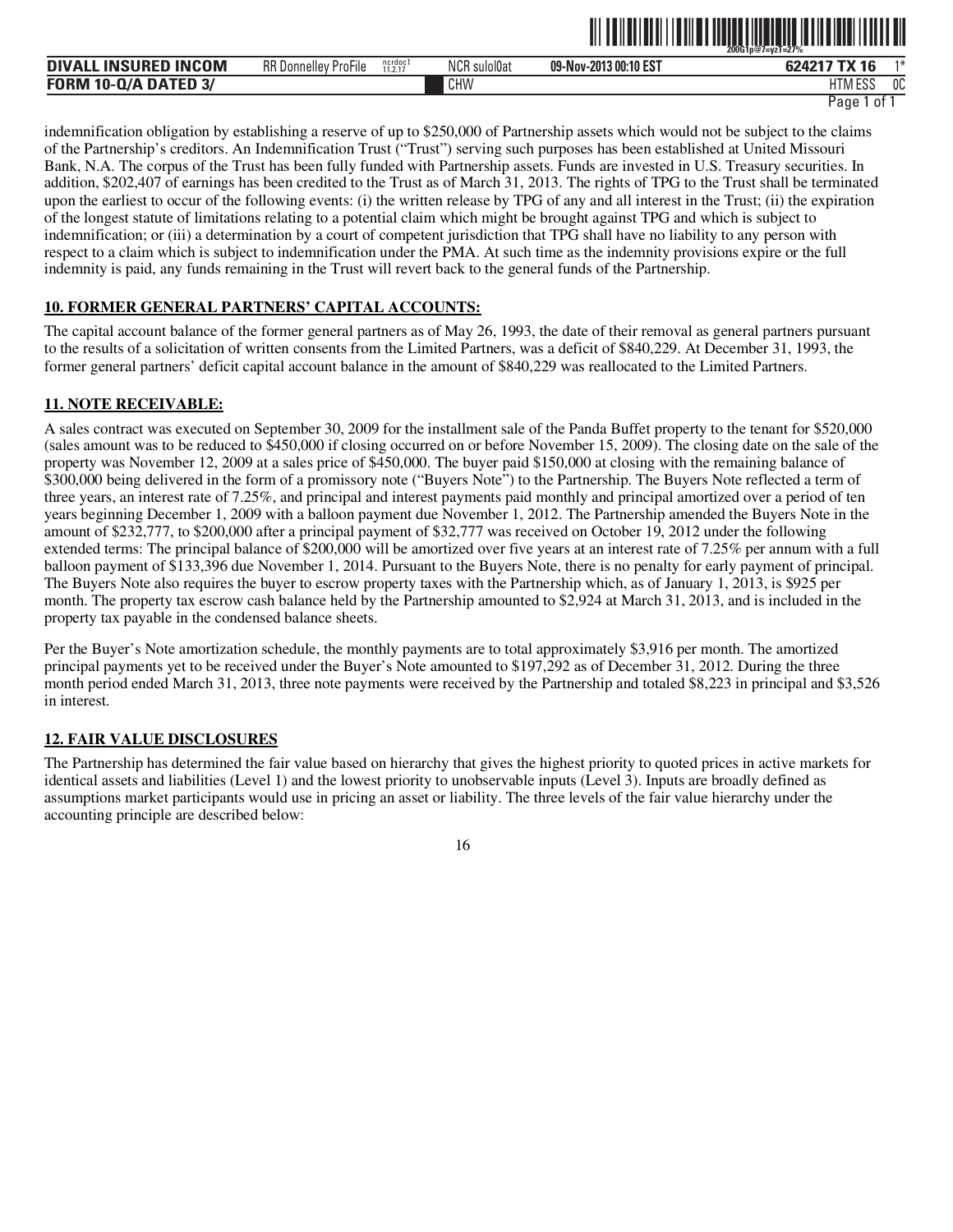|                                                 |                                       |                    |              |                       | $200G1p@7=vzT=VcZW$<br>.   |                |
|-------------------------------------------------|---------------------------------------|--------------------|--------------|-----------------------|----------------------------|----------------|
| <b>INSURED</b><br><b>INCOM</b><br><b>DIVALL</b> | $-$<br><b>RR</b> Donnelley<br>ProFile | ncrdoc1<br>11.2.17 | NCR cortf0cw | 09-Nov-2013 00:10 EST | 624217 TX 17               | $4 - 3L$       |
| <b>FORM 10-Q/A</b><br><b>DATED 3/</b>           |                                       |                    | CHW          |                       | <b>ILTM FOO</b><br>HIM ESS | 0 <sup>C</sup> |

™™™™™™™™™™™™™™™™™™™™™™™™™™

- Level 1. Quoted prices in active markets for identical assets or liabilities.
- Level 2. Quoted prices for similar investments in active markets, quoted prices for identical or similar investments in markets that are not active, and inputs other than quoted prices that are observable for the investment.
- Level 3. Unobservable inputs for which there is little, if any, market activity for the investment. The inputs into the determination of fair value are based upon the best information in the circumstances and may require significant management judgment or estimation and the use of discounted cash flow models to value the investment.

The fair value hierarchy is based on the lowest level of input that is significant to the fair value measurements. The Partnership's assessment of the significance of a particular input to the fair value measurement in its entirety requires judgment, and considers factors specific to the investment.

The Partnership assesses the levels of the investments at each measurement date, and transfers between levels are recognized on the actual date of the event or change in circumstances that caused the transfer in accordance with the Partnership's accounting policy regarding the recognition of transfers between levels of the fair value hierarchy. For the three month periods ended March 31, 2013 and 2012, there were no such transfers.

### **13. SUBSEQUENT EVENTS**

### Wendy's—361 Highway 17 Bypass, Mt. Pleasant, SC Property

During April 2013, the Condemnor (Charleston County, S.C.) and Landowner settled the total award for just compensation in the amount of \$871,500, pending approval by the Charleston County Court of Common Pleas. The combined contingent legal fees shared by both Landlord and Tenant counsels approximates \$145,000. The release of the settlement award is pending an apportionment resolution between the Landlord and Tenant, which has not been achieved. We, therefore, expect to have a hearing before the Charleston County Master-in-Equity to determine the apportionment issues of the overall just compensation award between the Landlord and Tenant. We have no estimate of the outcome of the apportionment or the timing of a release of funds.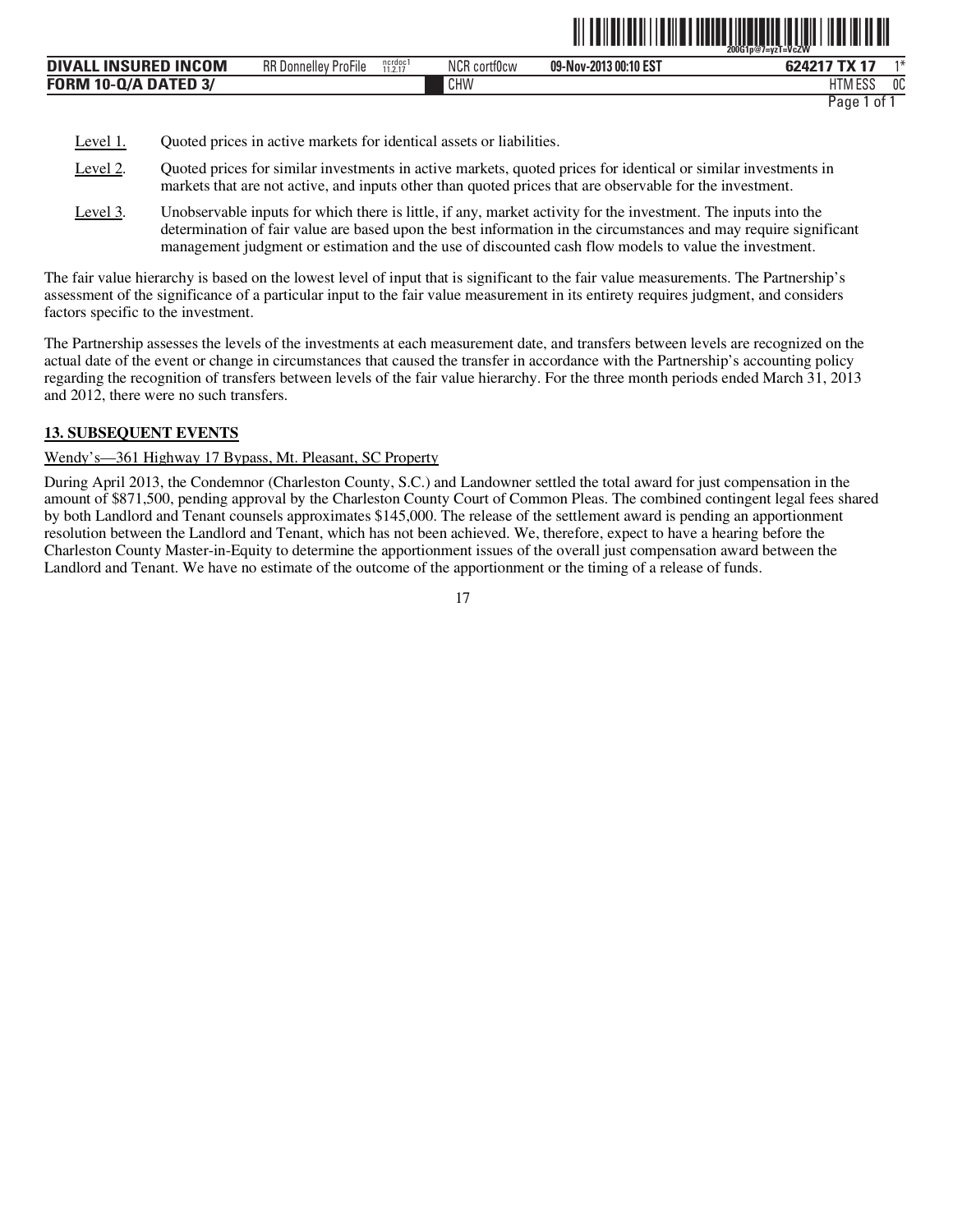|                                       |                             |                       |                |                       | $200$ G1p@7=vzVFei%   |      |
|---------------------------------------|-----------------------------|-----------------------|----------------|-----------------------|-----------------------|------|
| . INSURED INCOM<br><b>DIVALL</b>      | <b>RR Donnelley ProFile</b> | NCRPRFRS05<br>11.3.14 | NCR pf<br>rend | 09-Nov-2013 00:12 EST | 624217 TX 18          | $n*$ |
| <b>FORM 10-Q/A</b><br><b>DATED 3/</b> |                             |                       | CHW            |                       | $F \cap C$<br>HIM ESS | 0C   |

<u>oli od potenci i poznati s vrsta s potencija u potencija u potencija u potencija u potencija u potencija u po</u>

# **Item 2. Management's Discussion and Analysis of Financial Condition and Results of Operations**

### **CAUTIONARY STATEMENT**

Item 2 of this Form 10-Q contains forward-looking statements within the meaning of Section 27A of the Securities Act of 1933 and Section 21E of the Securities Exchange Act of 1934. All statements, other than statements of historical facts, included in this section and located elsewhere in this Quarterly Report on Form 10-Q regarding the prospects of our industry as well as the Partnership's prospects, plans, financial position and business strategy may constitute forward-looking statements. These forward-looking statements are not historical facts but are the intent, belief or current expectations of Management based on its knowledge and understanding of the business and industry. Words such as "may," "anticipates," "expects," "intends," "plans," "believes," "seeks," "estimates," "would," "could," "should" and variations of these words and similar expressions are intended to identify forwardlooking statements. Although we believe that the expectations reflected in these forward-looking statements are reasonable, we can give no assurance that these expectations will prove to have been correct. These statements are not guarantees of the future performance and are subject to risks, uncertainties and other factors, some of which are beyond our control, are difficult to predict and could cause actual results to differ materially from those expressed or forecasted in the forward-looking statements.

Forward-looking statements that were true at the time made may ultimately prove to be incorrect or false. The Partnership cautions readers not to place undue reliance on forward-looking statements, which reflect Management's view only as of the date of this Form 10-Q. All subsequent written and oral forward-looking statements attributable to the Partnership, or persons acting on the Partnership's behalf, are expressly qualified in their entirety by this cautionary statement. Management undertakes no obligation to update or revise forward-looking statements to reflect changed assumptions, the occurrence of unanticipated events or changes to future operating results. Factors that could cause actual results to differ materially from any forward-looking statements made in this Form 10-Q include, without limitation, changes in general economic conditions, changes in real estate conditions, including without limitation, decreases in valuations of real properties, increases in property taxes and lack of buyers should the Partnership want to dispose of a property, lease-up risks, ability of tenants to fulfill their obligations to the Partnership under existing leases, sales levels of tenants whose leases include a percentage rent component, adverse changes to the restaurant market, entrance of competitors to the Partnership's lessees in markets in which the Properties are located, inability to obtain new tenants upon the expiration of existing leases, the potential need to fund tenant improvements or other capital expenditures out of operating cash flows and our inability to realize value for Limited Partners upon disposition of the Partnership's assets.

### **Critical Accounting Policies and Estimates**

Management's discussion and analysis of financial condition and results of operations are based upon our consolidated financial statements, which have been prepared in accordance with accounting principles generally accepted in the United States of America ("GAAP"). The preparation of these financial statements requires our management to make estimates and assumptions that affect the reported amounts of assets, liabilities, revenues and expenses, and related disclosure of contingent assets and liabilities. On a regular basis, we evaluate these estimates, including investment impairment. These estimates are based on Management's historical industry experience and on various other assumptions that are believed to be reasonable under the circumstances. Actual results may differ from these estimates.

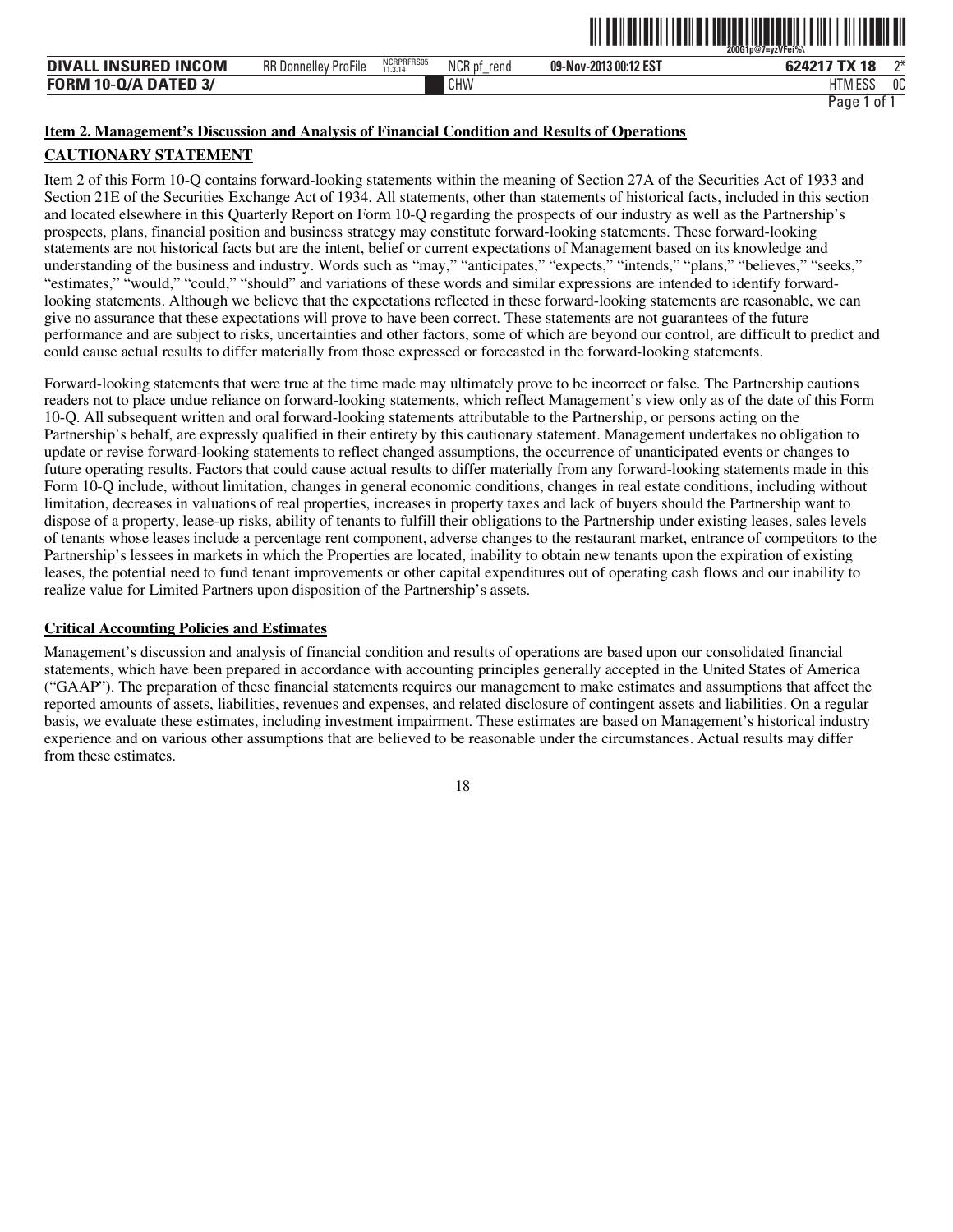| <b>DIVALL INSURED INCOM</b> | <b>RR Donnelley ProFile</b> | ncrdoc1<br>11.2.18 | NCR pf<br>rend | 09-Nov-2013 00:10 EST | $1*$<br>624217 TX 19 |
|-----------------------------|-----------------------------|--------------------|----------------|-----------------------|----------------------|
| <b>FORM 10-Q/A DATED 3/</b> |                             |                    | CHW            |                       | 0C<br><b>HTM ESS</b> |

The Partnership believes that its most significant accounting policies deal with:

Depreciation methods and lives—Depreciation of the Properties is provided on a straight-line basis over the estimated useful life of the buildings and improvements. While the Partnership believes these are the appropriate lives and methods, use of different lives and methods could result in different impacts on net income. Additionally, the value of real estate is typically based on market conditions and property performance, so depreciated book value of real estate may not reflect the market value of real estate assets.

Revenue recognition—Rental revenue from investment properties is recognized on the straight-line basis over the life of the respective lease when collectability is assured. Percentage rents are accrued only when the tenant has reached the sales breakpoint stipulated in the lease.

Impairment—The Partnership periodically reviews its long-lived assets, primarily real estate, for impairment whenever events or changes in circumstances indicate that the carrying amount of such assets may not be recoverable. The Partnership's review involves comparing current and future operating performance of the assets, the most significant of which is undiscounted operating cash flows, to the carrying value of the assets. Based on this analysis, if deemed necessary, a provision for possible loss is recognized.

### **Investment Properties**

As of March 31, 2013, the Partnership owned property leased to twelve fully constructed fast-food restaurants. In addition, one property is located on a parcel of land that is subject to a ground lease. The twelve tenants are composed of the following: nine Wendy's restaurants, an Applebee's restaurant, a KFC restaurant, and a Daytona's All Sports Café ("Daytona's"). The twelve properties are located in a total of five states.

Property taxes, general maintenance, insurance and ground rent on the Partnership's Properties are the responsibility of the tenant. However, when a tenant fails to make the required tax payments or when a property becomes vacant, the Partnership makes the appropriate property tax payments to avoid possible foreclosure of the property. In a property vacancy the Partnership pays for insurance and maintenance related to the vacant property.

Such taxes, insurance and ground rent are accrued in the period in which the liability is incurred. The Partnership leases property to one restaurant, which is located on a parcel of land where the Partnership holds a long-term ground lease, as lessee, which is set to expire in 2018. The Partnership has the option to extend the ground lease for two additional ten year periods. The Partnership owns all improvements constructed on the land (including the building and improvements) until the termination of the ground lease, at which time all constructed improvements will become the land owner's property. The tenant, KFC, is responsible for the \$3,400 per month ground lease payment per the terms of its lease with the Partnership.

There were no building improvements capitalized during the three month period ending March 31, 2013.

In accordance with Financial Accounting Standards Board ("FASB") guidance for "Accounting for the Impairment or Disposal of Long-Lived Assets", current and historical results from operations for disposed properties and assets classified as held for sale are reclassified separately as discontinued operations. The guidance also requires the adjustment to carrying value of properties due to impairment in an attempt to reflect appropriate market values.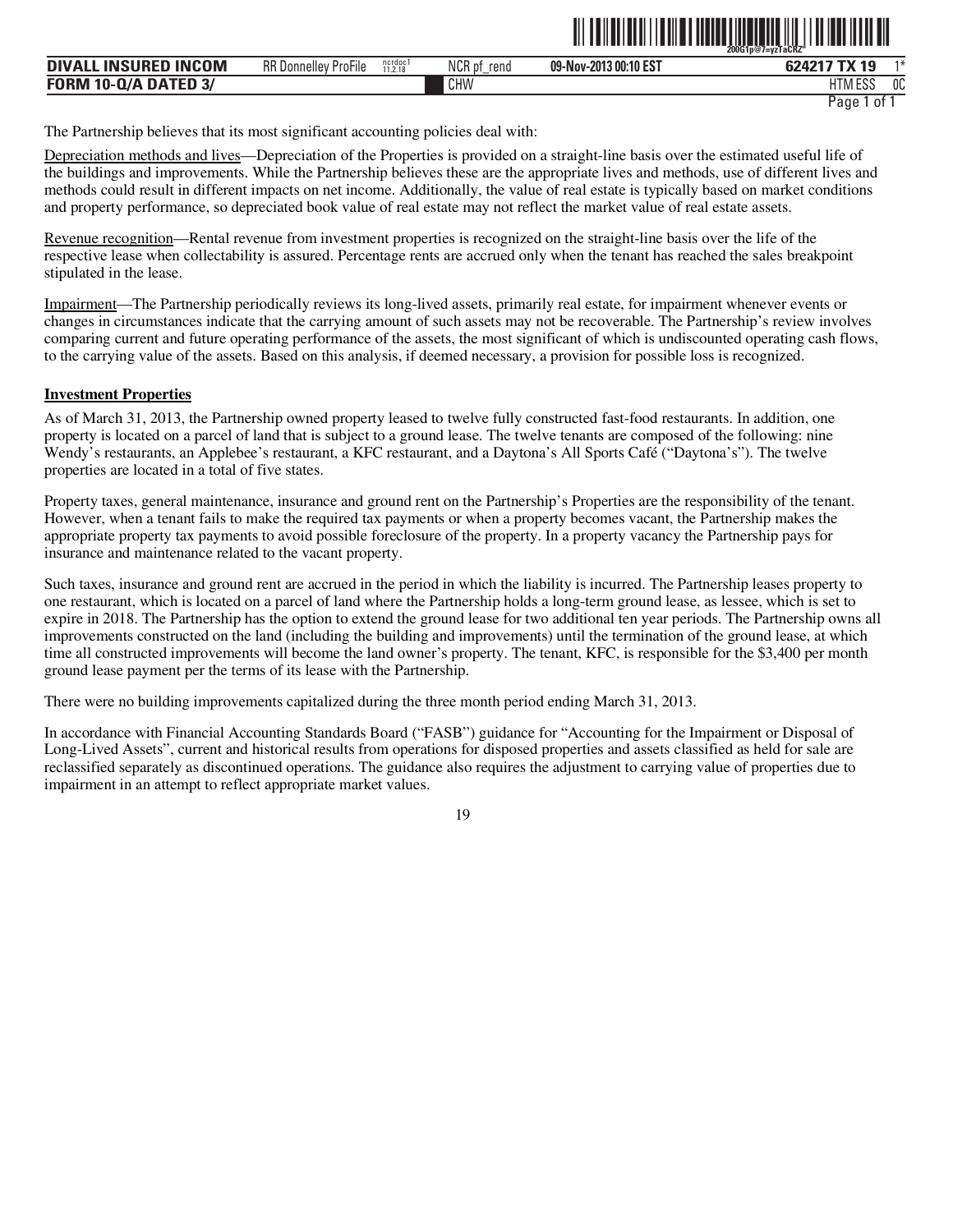|                             |                             |                                |                | ---------             | $200$ G1p@7=vzTadr% |      |
|-----------------------------|-----------------------------|--------------------------------|----------------|-----------------------|---------------------|------|
| <b>DIVALL INSURED INCOM</b> | <b>RR Donnelley ProFile</b> | ncrdoc <sup>1</sup><br>11.2.18 | NCR pf<br>rend | 09-Nov-2013 00:10 EST | 624217 TX 20        | $1*$ |
| <b>FORM 10-Q/A DATED 3/</b> |                             |                                | CHW            |                       | <b>HTM ESS</b>      | 0C   |
|                             |                             |                                |                |                       | Page<br>0t          |      |

ˆ200G1p@7=yzTadr%ÄŠ

#### **Net Income**

Net income for the three month periods ended March 31, 2013 and 2012 were \$26,843 and \$54,319, respectively. Net income per Limited Partnership Interest for the three month periods ended March 31, 2013 and 2012 were \$0.58 and \$1.16, respectively.

The variance is primarily due to the earlier completion and billing of the audit and tax returns in 2013 compared to 2012, which resulted in audit and tax fees payable in the earlier fiscal quarter than previously anticipated.

Net income for the three month periods ended March 31, 2013 and 2012 included the results from both operations and discontinued operations. Assets disposed of or deemed to be classified as held for sale require the reclassification of current and previous years' operations to discontinued operations in accordance with GAAP applicable to "Accounting for the Impairment or Disposal of Long Lived Assets". As such, prior year operating results for those properties considered as held for sale or properties no longer considered for sale have been reclassified to conform to the current year presentation without effecting total net income. When properties are considered held for sale, depreciation of the properties is discontinued, and the properties are valued at the lower of the depreciated cost or fair value, less costs to dispose.

#### **Results of Operations**

Income from continuing operations for the three month periods ended March 31, 2013 and 2012 was \$28,476 and \$67,721, respectively.

#### *Three month period ended March 31, 2013 as compared to the three month period ended March 31, 2012:*

*Operating Rental Income:* Rental income for the three month periods ended March 31, 2013 and 2012 was \$256,205 and \$255,525, respectively. The rental income was comprised primarily of monthly lease obligations and included adjustments for straight-line rent.

*General and Administrative Expense:* General and administrative expenses for the three month periods ended March 31, 2013 and 2012 were \$21,028 and \$26,637, respectively. General and administrative expenses were comprised of management expense, state/city registration and annual report filing fees, XBRL outsourced fees, office supplies, printing costs, outside storage expenses, copy/fax costs, postage and shipping expenses, long-distance telephone expenses, website fees, bank fees and state income tax expenses. The variance is due primarily to an increase in contractual management fees and XBRL outsourced fees for 2013.

*Professional services:* Professional services expenses for the three month periods ended March 31, 2013 and 2012 were \$98,641 and \$56,546, respectively. Professional services expenses were primarily comprised of investor relations data processing, investor mailings processing, website design, legal, auditing and tax preparation fees, and SEC report conversion and processing fees. The variance in professional services expenses is due primarily to the timing of the completion and billing of the year end professional and data processing fees related to the new XBRL requirements in 2013 versus 2012.

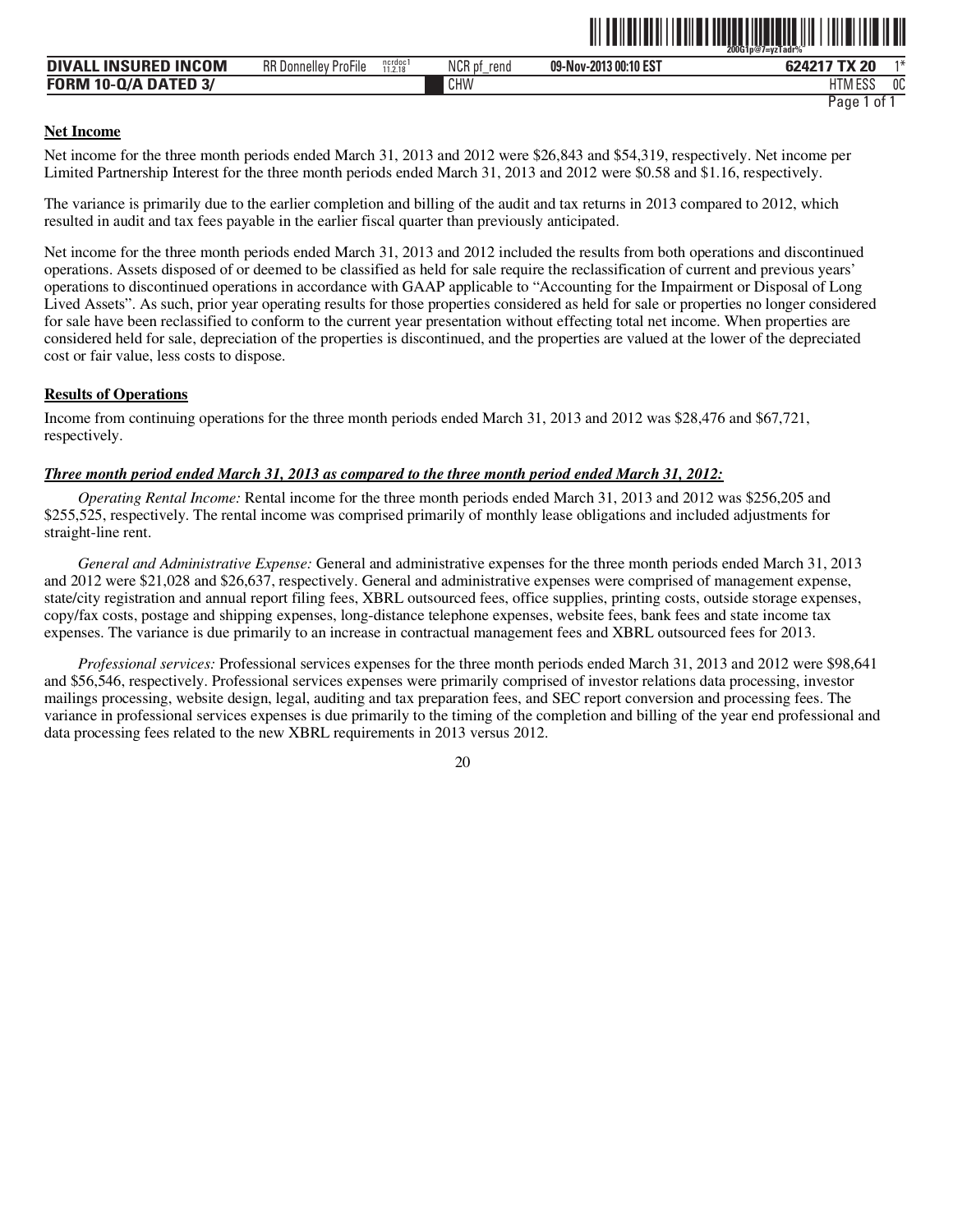|                                                |                             |                    |                | -------------------------------- | - 200G1p@7=vzTa#DZa - - - - - - - - - - - - - - - |  |
|------------------------------------------------|-----------------------------|--------------------|----------------|----------------------------------|---------------------------------------------------|--|
| <b>INCOM</b><br><b>INSURED</b><br><b>DIVAL</b> | <b>RR Donnelley ProFile</b> | ncrdoc1<br>11.2.18 | NCR pf<br>rend | 09-Nov-2013 00:10 EST            | $1*$<br>624217 TX 21                              |  |
| <b>FORM 10-Q/A DATED 3/</b>                    |                             |                    | CHW            |                                  | $\cdot$ ree<br>0C<br><b>IITN</b><br>טס ייי ב      |  |
|                                                |                             |                    |                |                                  | Page<br>01                                        |  |

ˆ200G1p@7=yzTa#DZaŠ

#### **Results of Discontinued Operations**

In accordance with FASB guidance for "Accounting for the Impairment or Disposal of Long Lived Assets", discontinued operations represent the operations of properties disposed of or classified as held for sale as well as any gain or loss recognized in their disposition. During the three month periods ended March 31, 2013 and 2012, the Partnership recognized a loss from discontinued operations of \$1,633 and \$13,402, respectively.

A summary of significant developments as of March 31, 2013, can be found above, in Item 1, Subsequent Events and Item 2, Investment Properties.

### **Cash Flow Analysis**

Net cash flows provided by operating activities for the three month periods ended March 31, 2013 and 2012 were \$617,107 and \$562,605, respectively. The variance in cash provided by operating activities from 2013 to 2012 is primarily due to an 8% increase in cash received from annual percentage rents and an increase in accrued payables at the end of the quarter due to the timing of when the payments were issued.

Cash flows provided from investing activities for the three month periods ended March 31, 2013 and 2012 were \$8,223 and \$7,012, respectively. The 2013 and 2012 amounts were comprised of the receipt of note receivable principal payments from the Buyer's Note in relation to the 2009 sale of the Panda Buffet property, and small recoveries from former general partners.

For the three month period ended March 31, 2013, cash flows used in financing activities was \$550,107 and consisted of aggregate Limited Partner distributions of \$550,000, which included approximately \$293,000 in net sale proceeds from the October 2012 sale of the vacant Phoenix, AZ property and approximately \$38,000 in Buyer's Note principal payments received in relation to the 2009 sale of the Panda Buffet property, and General Partner distributions of \$107. For the three month period ended March 31, 2012, cash used in financing activities was \$640,217 and consisted of aggregate Limited Partner distributions of \$640,000, which included net sale proceeds of approximately \$444,000 from the November 2011 sale of the Denny's, Phoenix, AZ property and approximately \$6,000 in Buyer's Note principal payments received in relation to the 2009 sale of the Panda Buffet property, and General Partner distributions of \$217. Distributions have been and will continue to be made in accordance with the Partnership Agreement.

### **Liquidity and Capital Resources**

The Partnership's cash balance was \$771,361 at March 31, 2013. Cash of \$575,000, including \$11,749 in Buyer's Note principal and interest payments and \$465,406 of 2012 percentage rents received, is anticipated to be used to fund the anticipated 2013 first quarter aggregate distribution to Limited Partners on May 15, 2013, and cash of approximately \$102,000 is anticipated to be used for the payment of quarter-end accrued liabilities, net of property tax cash escrow, which are included in the balance sheets. The remainder represents amounts deemed necessary to allow the Partnership to operate normally.

The Partnership's principal demands for funds are expected to be for the payment of operating expenses and distributions. Management anticipates that cash generated through the operations of the Partnership's Properties and sales of Properties will primarily provide the sources for future Partnership liquidity and Limited Partner distributions. During the process of leasing the Properties, the Partnership may experience competition from owners and managers of other properties. As a result, in connection with

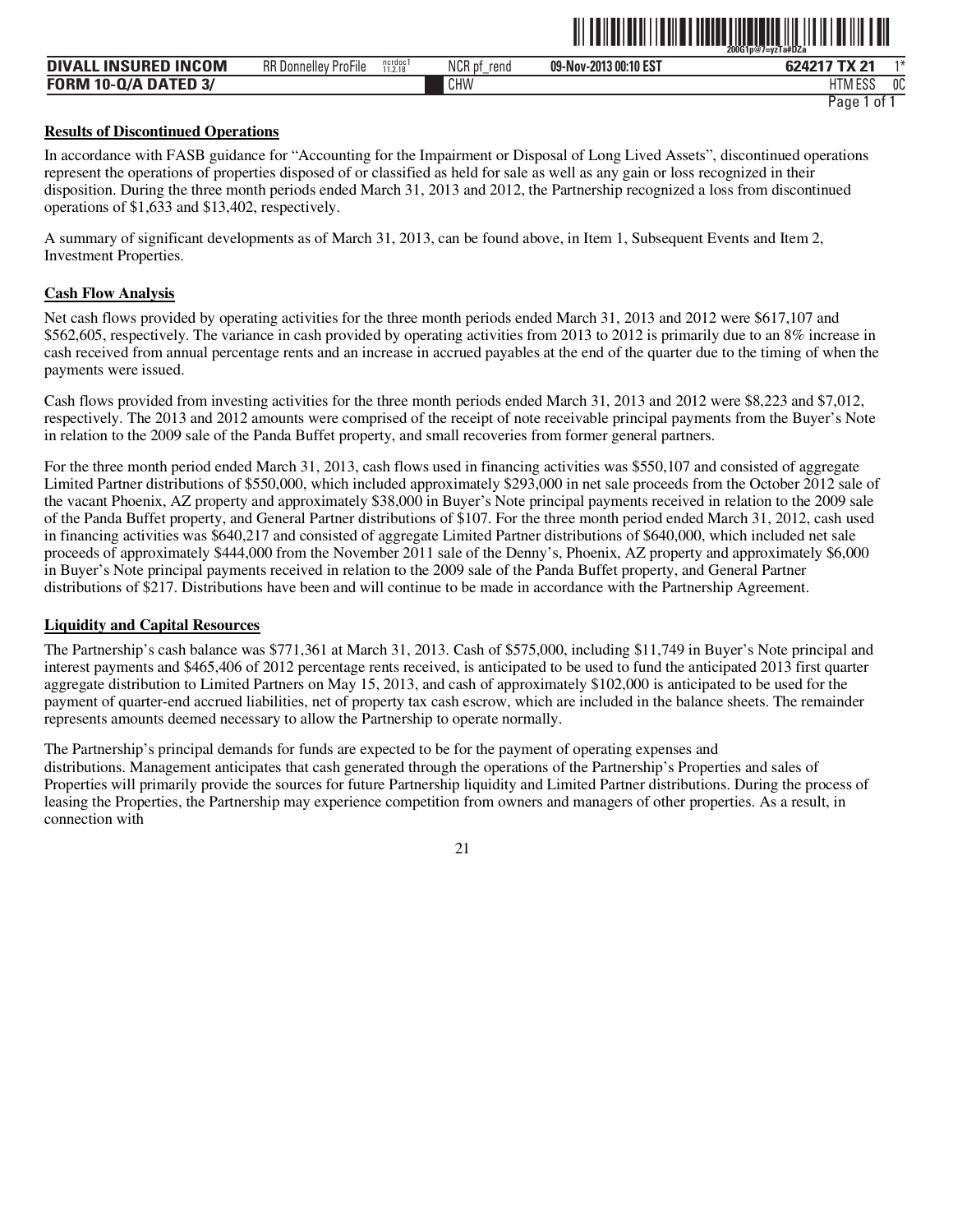|                             |                             |                    |                |                       | $200G1p@7 = yzTbNq%$ |
|-----------------------------|-----------------------------|--------------------|----------------|-----------------------|----------------------|
| <b>DIVALL INSURED INCOM</b> | <b>RR Donnelley ProFile</b> | ncrdoc1<br>11.2.18 | NCR pf<br>rend | 09-Nov-2013 00:10 EST | $1*$<br>624217 TX 22 |
| <b>FORM 10-Q/A DATED 3/</b> |                             |                    | CHW            |                       | <b>HTM ESS</b><br>0C |

negotiating tenant leases, along with recognizing market conditions, Management may offer rental concessions, or other inducements, which may have an adverse impact on the results of the Partnership's operations. The Partnership is also in competition with sellers of similar properties to locate suitable purchasers for its Properties. The two primary liquidity risks in the absence of mortgage debt are the Partnership's inability to collect rent receivables and near or chronic property vacancies. The amount of cash to be distributed to our Limited Partners is determined by the General Partner and is dependent on a number of factors, including funds available for payment of distributions, capital expenditures, and taxable income recognition matching, which is primarily attributable to percentage rents and property sales.

As of March 31, 2013, the current twelve operating Properties were leased 100 percent. In addition, the Partnership collected 100% of its base rent from current operating tenants for the period ended March 31, 2013 and the fiscal year ended December 31, 2012, which we believe is a good indication of overall tenant quality and stability. No leases are set to expire within 2013.

Nine of the Partnership's twelve properties operate as Wendy's fast food restaurants and are franchises of the international Wendy's Company. Operating base rents from the nine Wendy's leases comprised approximately 74% of the total 2013 operating base rents todate. At December 31, 2012, additional 2012 percentage rents totaled \$465,406, of which, \$456,895 were unbilled and accrued in relation to the Wendy's properties. Therefore, during the fiscal year 2012, the Partnership generated approximately 82% of its total operating revenues from the nine properties. Additionally, as of March 31, 2013, the nine Properties exceeded 75% of the Partnership's total properties, both by asset value and number. The first of the Wendy's leases is set to expire in November 2016, with the remaining eight leases set to expire in November 2021.

Since more than 75% of the Partnership's Properties, both by historical asset value and number, are leased to Wendy's franchises, the financial status of the three tenants may be considered relevant to investors. At the request of the Partnership, Wendgusta, Wendcharles I and Wendcharles II provided the Partnership with a copy of their reviewed financial statements for the fiscal years ended December 30, 2012 and December 25, 2011. Those reviewed financial statements prepared by Wendgusta's, Wendcharles I's and Wendcharles II's accountants are attached as Exhibit 99.0, 99.1 and 99.2, respectively, to the Partnership's December 31, 2012 Annual Report on Form 10-K, filed with the SEC on March 22, 2013. The Partnership has no rights to audit or review Wendgusta's or Wendcharles I's or Wendcharles II's financial statements and the Partnership's independent registered public accounting firm has not audited or reviewed the financial statements received from Wendgusta, Wendcharles I or Wencharles II.

### **Disposition Policies**

Management intends to hold the Partnership Properties until such time as a sale or other disposition appears to be advantageous to achieve the Partnership's investment objectives or until it appears that such objectives will either currently not be met or not be met in the future. In deciding whether to sell properties, Management considers factors such as potential capital appreciation or depreciation, cash flow and federal income tax considerations, including possible adverse federal income tax consequences to the Limited Partners. The General Partner may exercise its discretion as to whether and when to sell a property, and there is no obligation to sell properties at any particular time, except upon Partnership termination on November 30, 2020 or if Limited Partners holding a majority of the units vote to liquidate and dissolve the Partnership in response to a formal consent solicitation to liquidate the Partnership.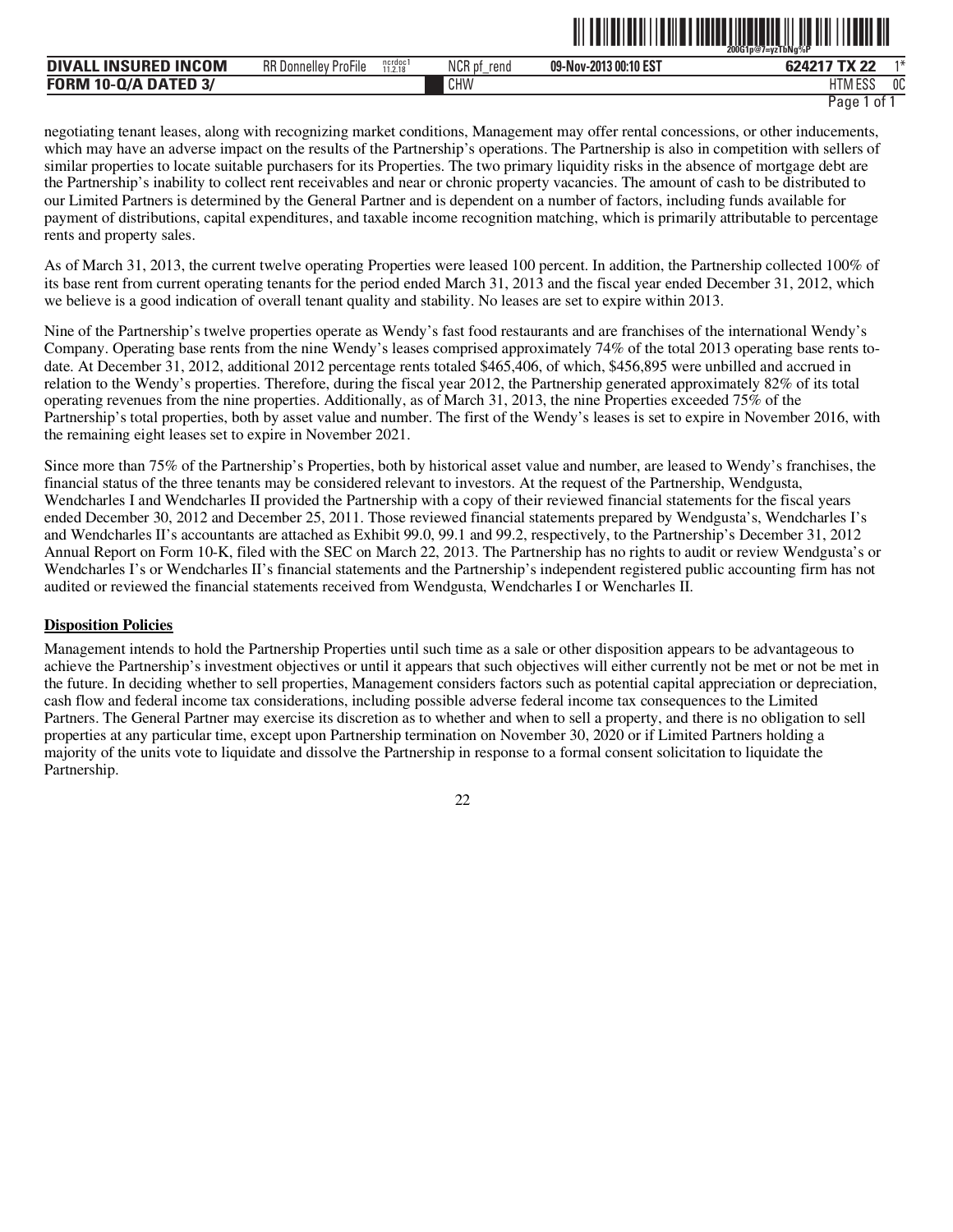|                             |                             |                       |                |                       | 200G1p@7=vzVRxuZd |    |
|-----------------------------|-----------------------------|-----------------------|----------------|-----------------------|-------------------|----|
| <b>DIVALL INSURED INCOM</b> | <b>RR Donnelley ProFile</b> | NCRPRFRS05<br>11.3.14 | NCR pf<br>rend | 09-Nov-2013 00:12 EST | 624217 TX 23      | ግ* |
| <b>FORM 10-Q/A DATED 3/</b> |                             |                       | CHW            |                       | <b>HTM ESS</b>    | 0C |
|                             |                             |                       |                |                       | Page<br>0t        |    |

<u>oli od udiljeni i udiljeni udiljeni u udiljeni u udiljeni u udiljeni u udiljeni u udiljeni u udiljeni u udilje</u>

#### **Item 3. Quantitative and Qualitative Disclosure About Market Risk**

As a smaller reporting company, the Partnership is not required to provide the information required by Item 305 of Regulation S-K.

### **Item 4. Controls and Procedures**

Controls and Procedures

As of March 31, 2013, the Partnership's Management, and the Partnership's principal executive officer and principal financial officer have concluded that the Partnership's disclosure controls and procedures (as defined in Rules 13a-15(e) and 15d-15(e) under the Securities Exchange Act of 1934, as amended) as of the end of the period covered by this report were effective based on the evaluation of these controls and procedures as required by paragraph (b) of Rule 13a-15 or Rule 15d-15 under the Securities Exchange Act of 1934, as amended.

#### Changes in Internal Control over Financial Reporting

There has been no change in the Partnership's internal control over financial reporting (as such term is defined in Rules 13a-15 (f) and 15d-15(f) under the Exchange Act) that occurred during the fiscal quarter ending March 31, 2013 that has materially affected, or is reasonably likely to materially affect, the Partnership's internal control over financial reporting.

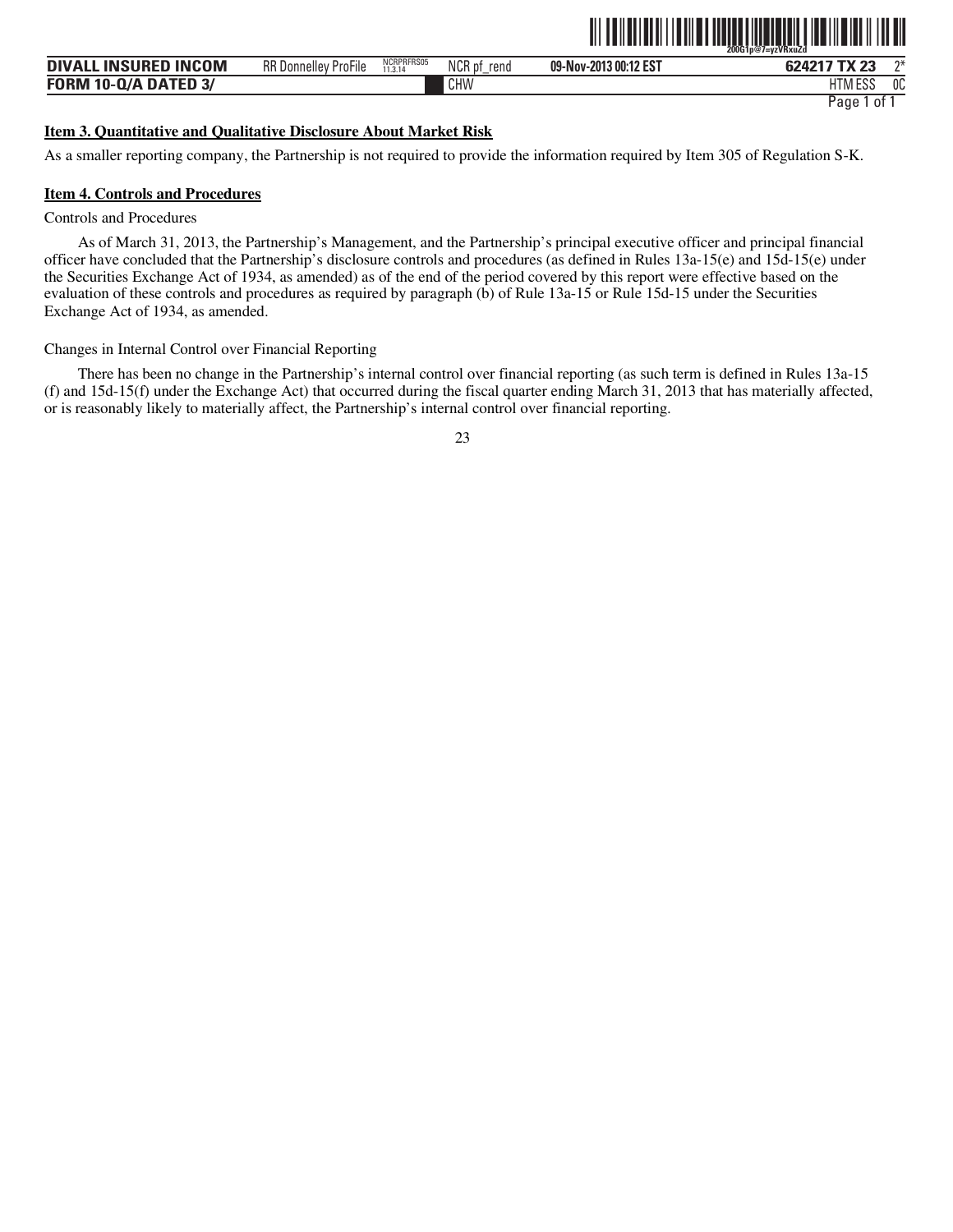|                                  |                                                   |                                       |                       | 200G1p@7=vznWWe%\$    |    |
|----------------------------------|---------------------------------------------------|---------------------------------------|-----------------------|-----------------------|----|
| DIVALL INSURED<br><b>INCOM</b>   | $- \cdot \cdot$<br><b>RR</b> Donnelley<br>ProFile | ACXFBU-MWE-XNOWCR baner0ap<br>11.3.14 | 09-Nov-2013 00:48 EST | 624217 TX 24          | Л¥ |
| <b>FORM 10-Q/A</b><br>. DATED 3/ |                                                   | CHW                                   |                       | 1.500<br>LITE.<br>LUL | 0C |

ˆ200G1p@7=yznWWe%\$Š **200G1p@7=yznWWe%\$**

### **PART II—OTHER INFORMATION**

#### **Item 1. Legal Proceedings**

There are no material pending legal proceedings, other than ordinary routine litigation incidental to the Partnership's business to which the Partnership is a party.

### **Item 1a. Risk Factors**

Not Applicable.

### **Item 2. Unregistered Sales of Equity Securities and Use of Proceeds**

None.

### **Item 3. Defaults Upon Senior Securities**

None.

### **Item 4. Mine Safety Disclosures**

Not applicable.

### **Item 5. Other Information**

None.

#### **Item 6. Exhibits**

(a) Listing of Exhibits

- 3.1 Certificate of Limited Partnership dated November 20, 1987, filed as Exhibit 3.7 to the Partnership Annual Report on Form 10-K filed March 22, 2013, Commission File 0-17686, and incorporated herein by reference.
- 4.1 Agreement of Limited Partnership dated as of November 20, 1987, amended as of November 25, 1987, and February 20, 1988, filed as Exhibit 3A to Amendment No. 1 to the Partnership's Registration Statement on Form S-11 as filed on February 22, 1988, and incorporated herein by reference.
- 4.2 Amendments to Amended Agreement of Limited Partnership dated as of June 21, 1988, included as part of Supplement dated August 15, 1988, filed under Rule 424(b)(3), incorporated herein by reference.
- 4.3. Amendment to Amended Agreement of Limited Partnership dated as of February 8, 1993, filed as Exhibit 3.3 to the Partnership's 10-K for the year ended December 31, 1992, Commission File 0-17686, and incorporated herein by reference.
- 4.4 Amendment to Amended Agreement of Limited Partnership dated as of May 26, 1993, filed as Exhibit 3.4 to the Partnership's 10-K for the year ended December 31, 1993, Commission File 0-17686, and incorporated herein by reference.
- 4.5 Amendment to Amended Agreement of Limited Partnership dated as of June 30, 1994, filed as Exhibit 3.5 to the Partnership's 10-K for the year ended December 31, 1994, Commission File 0-17686, and incorporated herein by reference.
- 4.6 Amendment to Amended Agreement of Limited Partnership dated as of November 9, 2009, filed as Exhibit 4.1 to the Partnership Quarterly Report on Form 10-Q filed November 12, 2009, Commission File 0-17686, and incorporated herein by reference.
- 31.1 302 Certification of Principal Financial Officer
- 31.2 302 Certification of Principal Executive Officer
- 32.1 Certification of Periodic Financial Report Pursuant to 18 U.S.C. Section 1350.
- 99.1 Correspondence to the Limited Partners, dated May 15, 2013, filed as Exhibit 99.1 to the Partnership Quarterly Report on Form 10-Q filed on May 15, 2013, and incorporated herein by reference.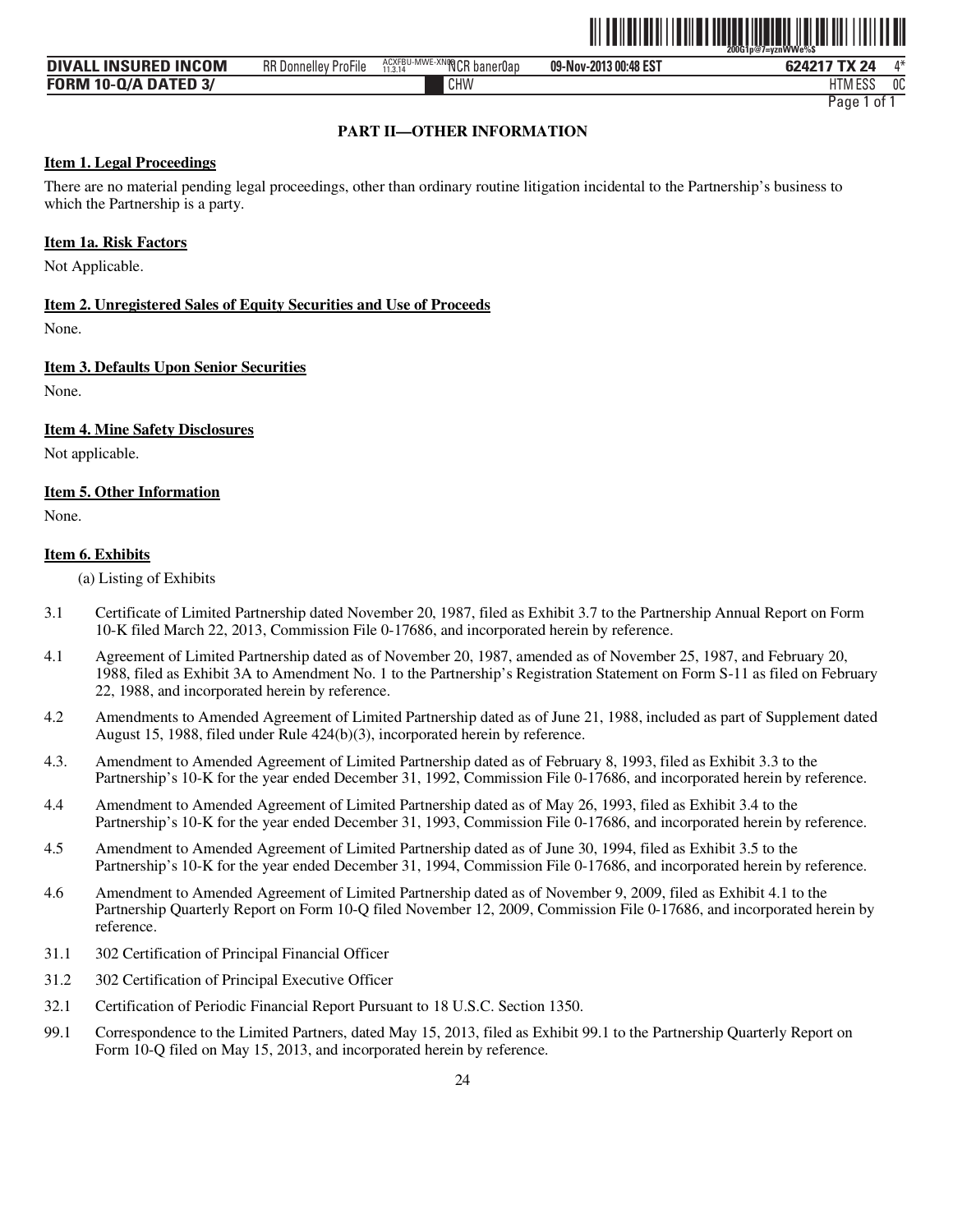|                                  |                             |                       |                |                       | $200$ G1p@7=vzcn@aZ3 |    |
|----------------------------------|-----------------------------|-----------------------|----------------|-----------------------|----------------------|----|
| . INSURED INCOM<br><b>DIVALL</b> | <b>RR Donnelley ProFile</b> | NCRPRFRS01<br>11.3.14 | NCR pf<br>rend | 09-Nov-2013 00:27 EST | 624217 TX 25         | C* |
| <b>FORM 10-Q/A DATED 3/</b>      |                             |                       | CHW            |                       | <b>HTM ESS</b>       | 0C |
|                                  |                             |                       |                |                       | Page<br>0t           |    |

**∂** 100 € 100 € 100 € 100 € 100 € 100 € 100 € 100 € 100 € 100 € 100 € 100 € 100 € 100 € 100 € 100 € 100 € 100 € 100 €

101 The following materials from the Partnership's Quarterly Report on Form 10-Q for the quarter ended March 31, 2013, formatted in XBRL (Extensible Business Reporting Language) are incorporated herein by reference: (i) Condensed Balance Sheets at March 31, 2013 and December 31, 2012, (ii) Condensed Statements of Income for the three month periods ended March 31, 2013 and 2012, (iii) Condensed Statement of Cash Flows for the three month period ended March 31, 2013 and (iv) Notes to the Condensed Financial Statements.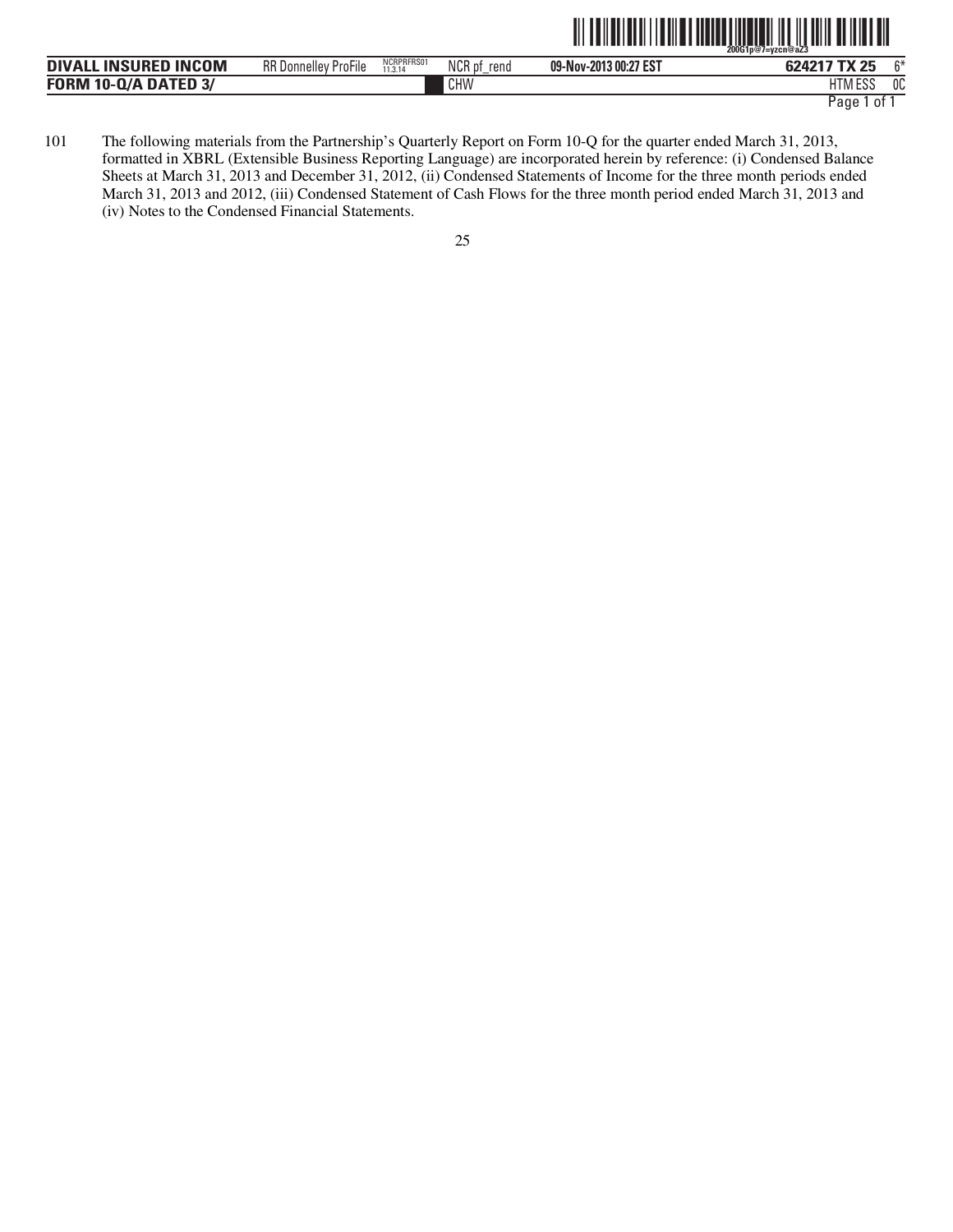

| CHW | <b>HIMESS</b> |
|-----|---------------|
|     | Page 1 of 1   |

### **SIGNATURES**

Pursuant to the requirements of the Securities Exchange Act of 1934, the Registrant has duly caused this report to be signed on its behalf by the undersigned, thereunto duly authorized.

### **DIVALL INSURED INCOME PROPERTIES 2 LIMITED PARTNERSHIP**

By: /s/ Lynette L. DeRose Lynette L. DeRose (Chief Financial Officer and Duly Authorized Officer of the Partnership)

Date: November 12, 2013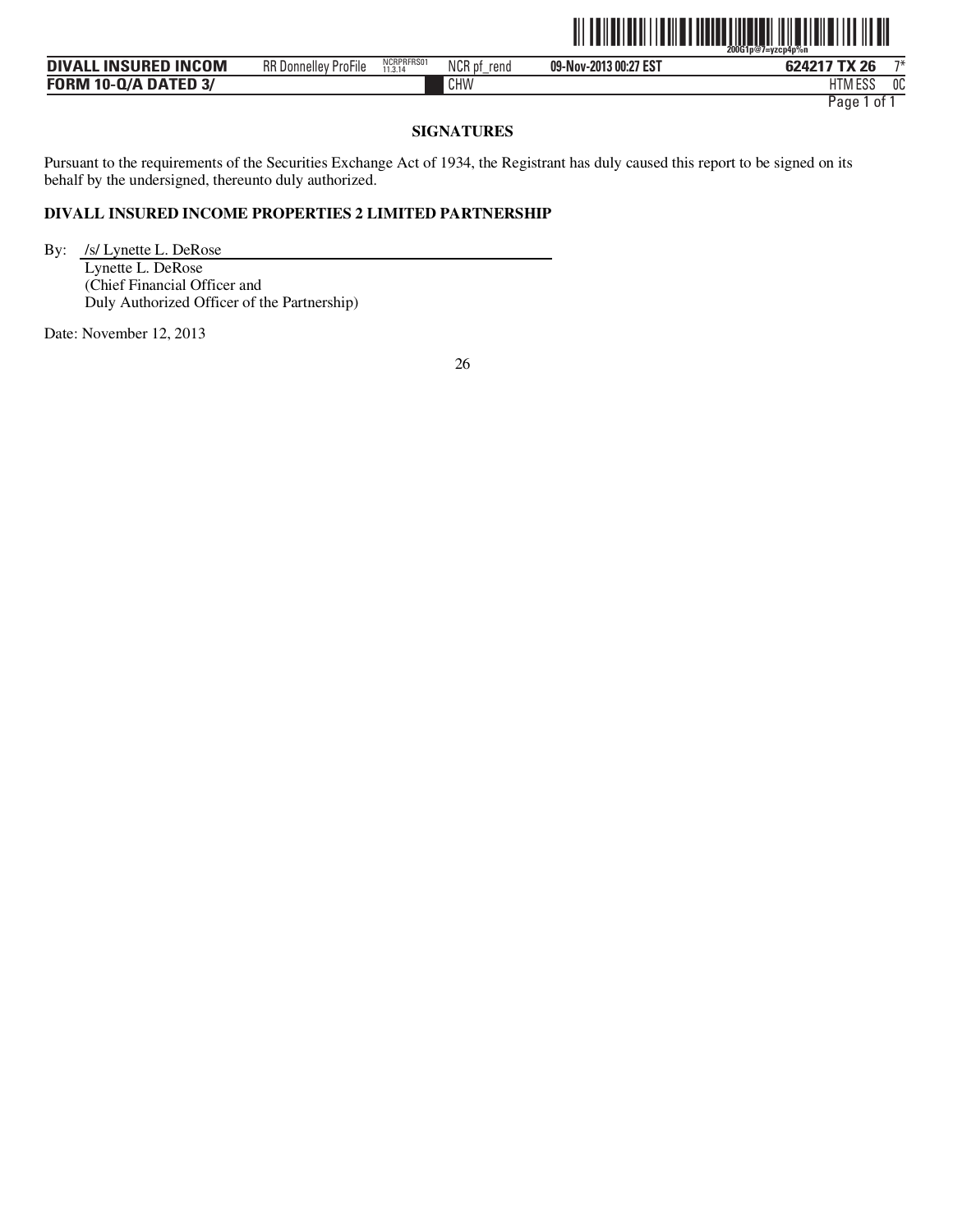

**DIVALL INSURED INCOM** BR Donnelley Profile ACXFRED-MWE-XNYNCR baner0ap 09-Nov-2013 00:28 EST 624217 EX31 **FORM 10-Q/A DATED 3/ 09-Nov-2013 00:28 EST** CHW FILM THE CHANNEL CHANNEL CHANNEL CHANNEL CHANNEL CHANNEL CHANNEL CHANNEL CHANNEL CHANNEL CHANNEL CHANNEL CHANNEL CHANNEL CHANNEL CHANNEL CHANNEL CHANNEL CHANNEL CHANNEL CHANNEL CHANNEL CHANNEL CHANNEL CHANNEL CHANNEL C RR Donnelley ProFile HTM ESS 0C ACXFBU-MWE-XN08 11.3.14

 $P$ age 1 of

**Exhibit 31.1** 

### **DIVALL INSURED INCOME PROPERTIES 2 LIMITED PARTNERSHIP**

### **CERTIFICATIONS**

I, Lynette L. DeRose, certify that:

- 1. I have reviewed this quarterly report on Form 10-Q/A of DiVall Insured Income Properties 2 Limited Partnership;
- 2. Based on my knowledge, this quarterly report does not contain any untrue statement of a material fact or omit to state a material fact necessary to make the statements made, in light of the circumstances under which such statements were made, not misleading with respect to the period covered by this report;
- 3. Based on my knowledge, the financial statements, and other financial information included in this report, fairly present in all material respects the financial condition, results of operations and cash flows of the registrant as of, and for, the periods presented in this report;
- 4. The Registrant's other certifying officer and I are responsible for establishing and maintaining disclosure controls and procedures (as defined in Exchange Act Rules 13a-15(e) and 15d-15(e)) and internal control over financial reporting (as defined in Exchange Act Rules 13a-15(f) and 15d-15(f)) for the registrant and have:
	- a) Designed such disclosure controls and procedures, or caused such disclosure controls and procedures to be designed under our supervision**,** to ensure that material information relating to the registrant, including its consolidated subsidiaries, is made known to us by others within those entities, particularly during the period in which this report is being prepared;
	- b) Designed such internal control over financial reporting, or caused such internal control over financial reporting to be designed under our supervision, to provide reasonable assurance regarding the reliability of financial reporting and the preparation of financial statements for external purposes in accordance with generally accepted accounting principles.
	- c) Evaluated the effectiveness of the registrant's disclosure controls and procedures and presented in this report our conclusions about the effectiveness of the disclosure controls and procedures, as of the end of the period covered by this report based on such evaluation;
	- d) Disclosed in this report any change in the registrant's internal control over financial reporting that occurred during the registrant's most recent fiscal quarter (the registrant's fourth fiscal quarter in the case of an annual report) that has materially affected, or is reasonably likely to materially affect, the registrant's internal control over financial reporting; and
- 5. The registrant's other certifying officer and I have disclosed, based on our most recent evaluation of internal control over financial reporting, to the registrant's auditors and the audit committee of the registrant's board of directors (or persons performing the equivalent functions):
	- a) All significant deficiencies and material weaknesses in the design or operation of internal control over financial reporting which are reasonably likely to adversely affect the registrant's ability to record, process, summarize and report financial information; and
	- b) Any fraud, whether or not material, that involves management or other employees who have a significant role in the registrant's internal control over financial reporting.

Dated: November 12, 2013 By: /s/ Lynette L. DeRose

Chief Financial Officer of the Partnership (principal financial officer of the registrant)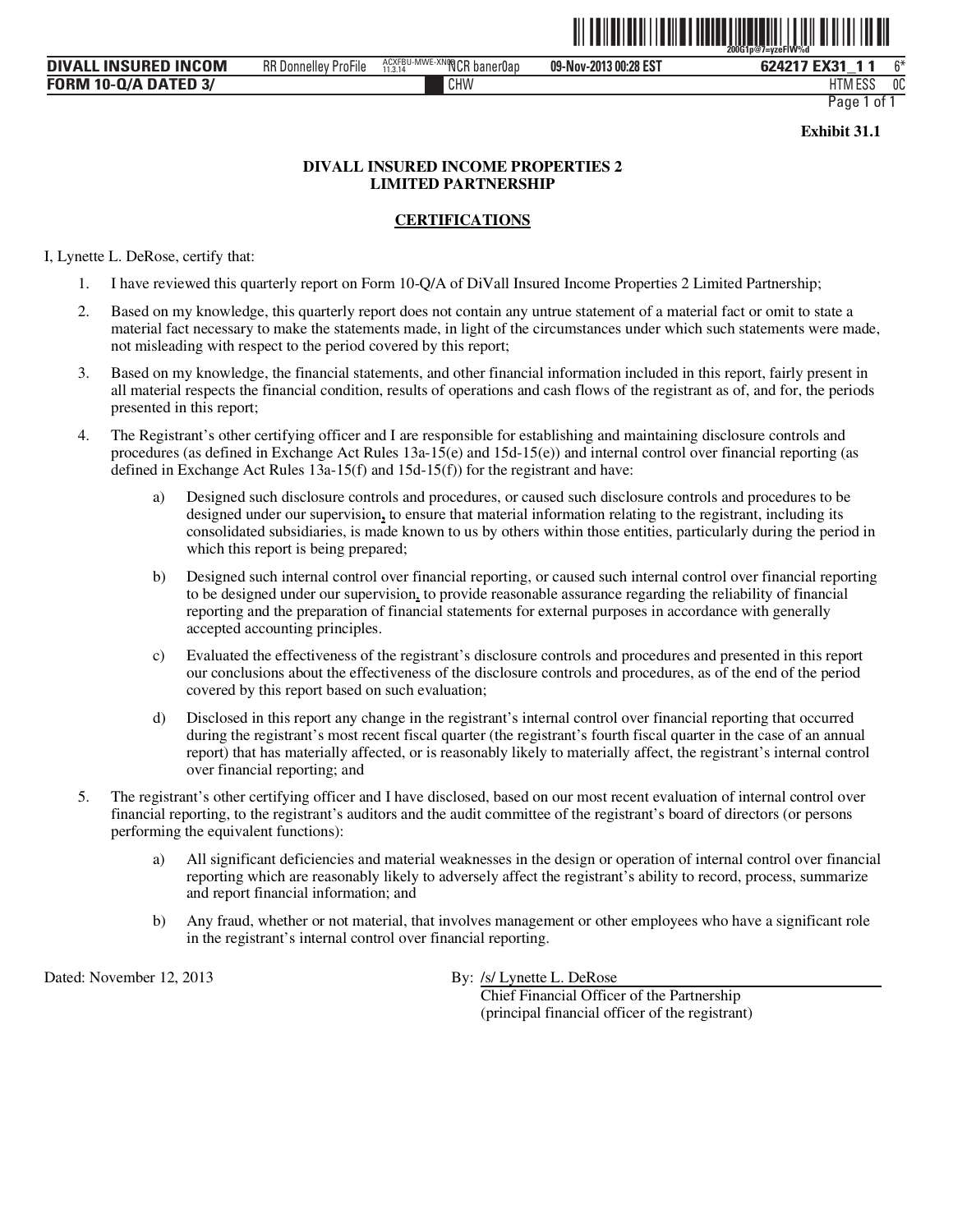

**DIVALL INSURED INCOM** BR Donnelley Profile ACXHBU-MWE-XNYNCR baner0ap 09-Nov-2013 00:29 EST 624217 EX31 **FORM 10-Q/A DATED 3/ 09-Nov-2013 00:29 EST** CHW FILM THE CHANNEL CHANNEL CHANNEL CHANNEL CHANNEL CHANNEL CHANNEL CHANNEL CHANNEL CHANNEL CHANNEL CHANNEL CHANNEL CHANNEL CHANNEL CHANNEL CHANNEL CHANNEL CHANNEL CHANNEL CHANNEL CHANNEL CHANNEL CHANNEL CHANNEL CHANNEL C RR Donnelley ProFile HTM ESS 0C ACXFBU-MWE-XN08 11.3.14

Page 1 of

**Exhibit 31.2** 

### **DIVALL INSURED INCOME PROPERTIES 2 LIMITED PARTNERSHIP**

### **CERTIFICATIONS**

I, Bruce A. Provo, certify that:

- 1. I have reviewed this quarterly report on Form 10-Q/A of DiVall Insured Income Properties 2 Limited Partnership;
- 2. Based on my knowledge, this quarterly report does not contain any untrue statement of a material fact or omit to state a material fact necessary to make the statements made, in light of the circumstances under which such statements were made, not misleading with respect to the period covered by this report;
- 3. Based on my knowledge, the financial statements, and other financial information included in this report, fairly present in all material respects the financial condition, results of operations and cash flows of the registrant as of, and for, the periods presented in this report;
- 4. The Registrant's other certifying officer and I are responsible for establishing and maintaining disclosure controls and procedures (as defined in Exchange Act Rules 13a-15(e) and 15d-15(e)) and internal control over financial reporting (as defined in Exchange Act Rules 13a-15(f) and 15d-15(f)) for the registrant and have:
	- a) Designed such disclosure controls and procedures, or caused such disclosure controls and procedures to be designed under our supervision**,** to ensure that material information relating to the registrant, including its consolidated subsidiaries, is made known to us by others within those entities, particularly during the period in which this report is being prepared;
	- b) Designed such internal control over financial reporting, or caused such internal control over financial reporting to be designed under our supervision, to provide reasonable assurance regarding the reliability of financial reporting and the preparation of financial statements for external purposes in accordance with generally accepted accounting principles.
	- c) Evaluated the effectiveness of the registrant's disclosure controls and procedures and presented in this report our conclusions about the effectiveness of the disclosure controls and procedures, as of the end of the period covered by this report based on such evaluation;
	- d) Disclosed in this report any change in the registrant's internal control over financial reporting that occurred during the registrant's most recent fiscal quarter (the registrant's fourth fiscal quarter in the case of an annual report) that has materially affected, or is reasonably likely to materially affect, the registrant's internal control over financial reporting; and
- 5. The registrant's other certifying officer and I have disclosed, based on our most recent evaluation of internal control over financial reporting, to the registrant's auditors and the audit committee of the registrant's board of directors (or persons performing the equivalent functions):
	- a) All significant deficiencies and material weaknesses in the design or operation of internal control over financial reporting which are reasonably likely to adversely affect the registrant's ability to record, process, summarize and report financial information; and
	- b) Any fraud, whether or not material, that involves management or other employees who have a significant role in the registrant's internal control over financial reporting.

Dated: November 12, 2013 By: /s/ Bruce A. Provo

President, and Chief Executive Officer of the Provo Group, Inc., the General Partner of the Partnership (principal executive officer of the registrant)